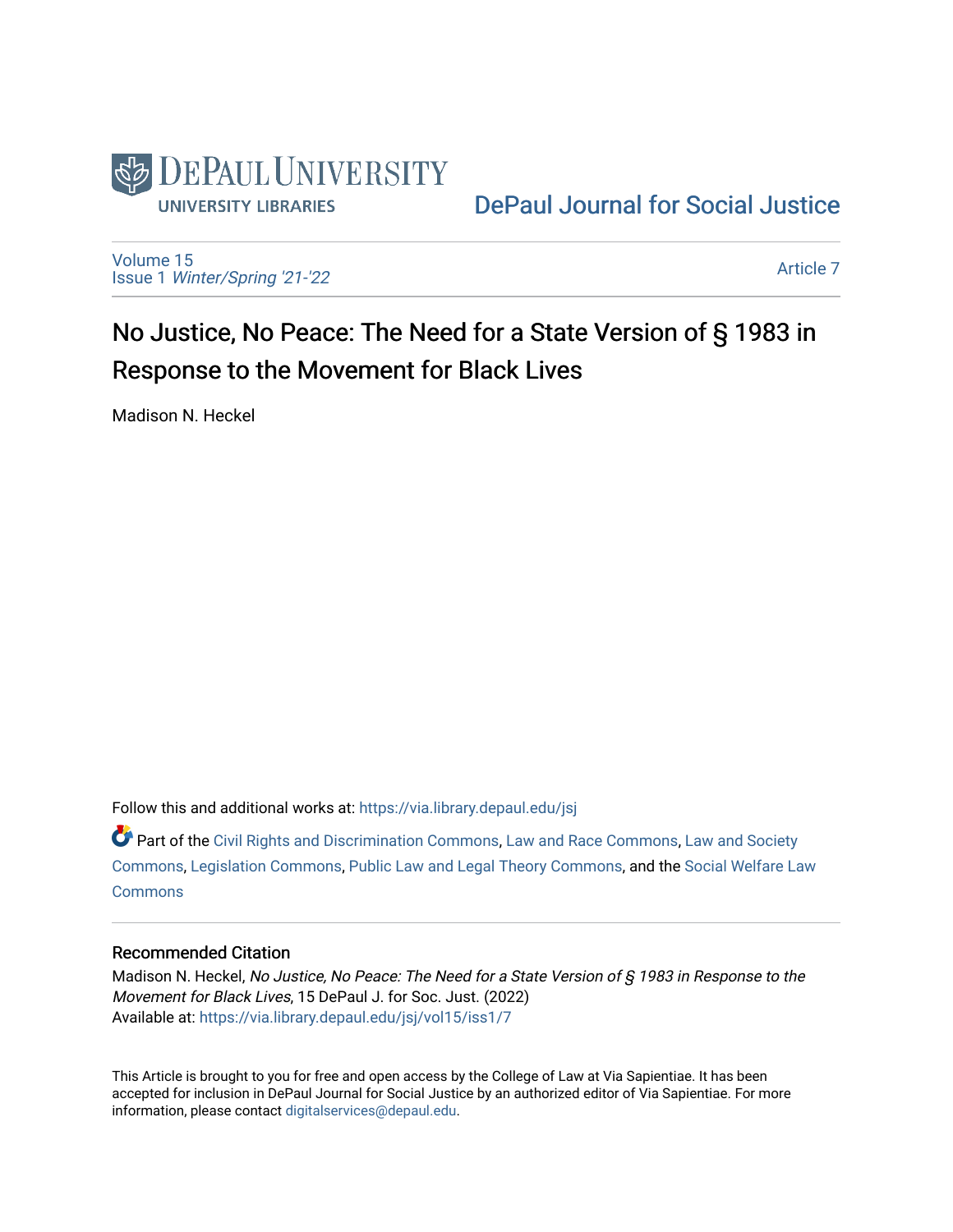# **NO JUSTICE, NO PEACE: THE NEED FOR A STATE VERSION OF § 1983 IN RESPONSE TO THE MOVEMENT FOR BLACK LIVES**

# MADISON N. HECKEL

*After the Civil War, violence raged across the South against Black Americans as an attempt by racist Confederates to refuse the racial equality guaranteed by the recent Constitutional Amendments. Congress recognized the*  lack of state action in enforcing the Reconstruction Amendments and passed the *Ku Klux Klan Act in response, which allowed citizens to bring civil suit against government officials who violated their constitutional rights. Reborn under*  Monroe v. Pape *in 1961, § 1983 has become the primary vehicle for enforcing constitutional rights in the United States.*

*The sixty years since* Pape *have led to significant developments in the Supreme Court's understanding of what is and is not an appropriate suit under § 1983. The Court has heard numerous cases leading to a complex understanding, or lack thereof, of what acts by government officials qualify as constitutional violations. The system as it is currently designed cannot give Black Americans and their families the remedy they deserve. The Movement for Black Lives thus pushes for justice for the numerous Black Americans killed at the hands of police officers. This paper argues for a state alternative to § 1983, enabling states to develop their own jurisprudence and increase state Constitutional protections in excess of what is enumerated by the Federal Constitution.*

## **INTRODUCTION**

On May 25, 2020, a convenience store employee called the police and

reported that a Black man bought cigarettes with a counterfeit \$20 bill.<sup>1</sup>

Seventeen minutes after officers arrived, the man, George Floyd, was

unconscious. Minneapolis Police Officer Derek Chauvin knelt on George Floyd's

<sup>1</sup> Evan Hill et al., *How George Floyd Was Killed in Police Custody*, N.Y. TIMES (updated Nov. 5, 2020), https://www.nytimes.com/2020/05/31/us/george-floyd-investigation.html.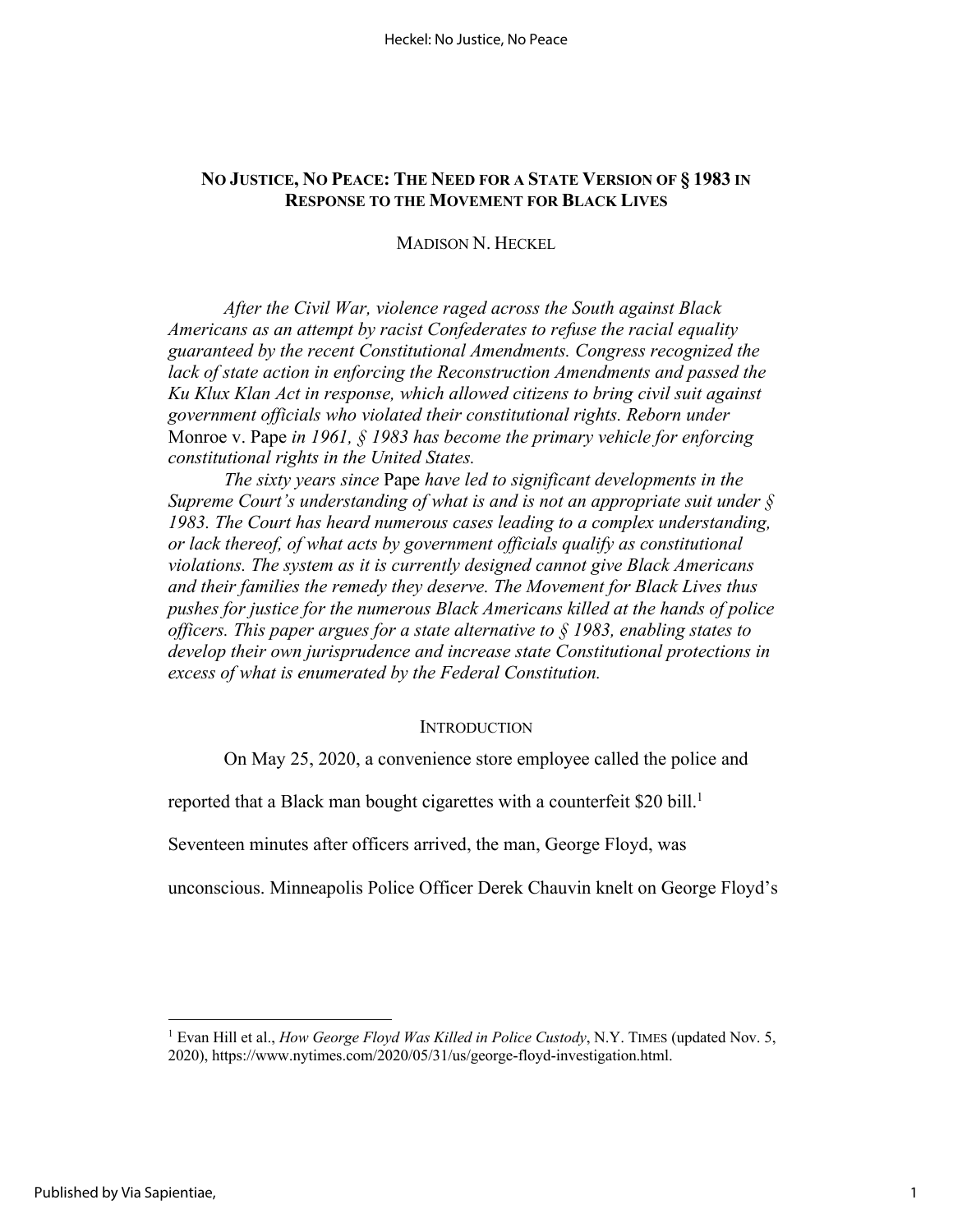neck for nine minutes and 29 seconds.<sup>2</sup>

The video of Floyd's death began circulating on the internet the following day, resulting in massive protests across the nation, despite the COVID-19 pandemic.3 Polls estimate that as many as 21 million adults attended protests related to the Black Lives Matter Movement or police brutality as of mid-June 2020.4 Before these protests, the largest estimate for any American protest was the Women's March of 2017 at 4.6 million people.<sup>5</sup>

These staggering numbers are understandable when one views the footage of Floyd's death. The footage shows Floyd lying on the ground, repeating over twenty times that he cannot breathe, calling out for his mother, and pleading, "You're going to kill me, man."<sup>6</sup> Chauvin is seen kneeling on Floyd's neck, his face unphased and his hands casually in his pockets.<sup>7</sup> Even more chilling is that this footage was captured with Chauvin's knowledge – he made eye contact with the camera at one point as one of his fellow officers ensured passersby did not

<sup>2</sup> Nicholas Bogel-Burroughs, *Prosecutors Say Derek Chauvin Knelt on George Floyd for 9 Minutes 29 Seconds, Longer Than Initially Reported*, N.Y. Times (Mar. 30, 2021), https://www.nytimes.com/2021/03/30/us/derek-chauvin-george-floyd-kneel-9-minutes-29 seconds.html.

<sup>3</sup> Alex Altman, *Why the Killing of George Floyd Sparked an American Uprising*, TIME (June 4, 2020), https://time.com/5847967/george-floyd-protests-trump/.

<sup>4</sup> Elliot C. McLaughlin, *How George Floyd's Death Ignited a Racial Reckoning That Shows No Signs of Slowing Down*, CNN (Aug. 9, 2020), https://www.cnn.com/2020/08/09/us/george-floydprotests-different-why/index.html.

<sup>5</sup> *Id.*

<sup>6</sup> *George Floyd: What Happened in the Final Moments of His Life*, BBC (July. 16, 2020), https://www.bbc.com/news/world-us-canada-52861726.  $^7$  *Id.*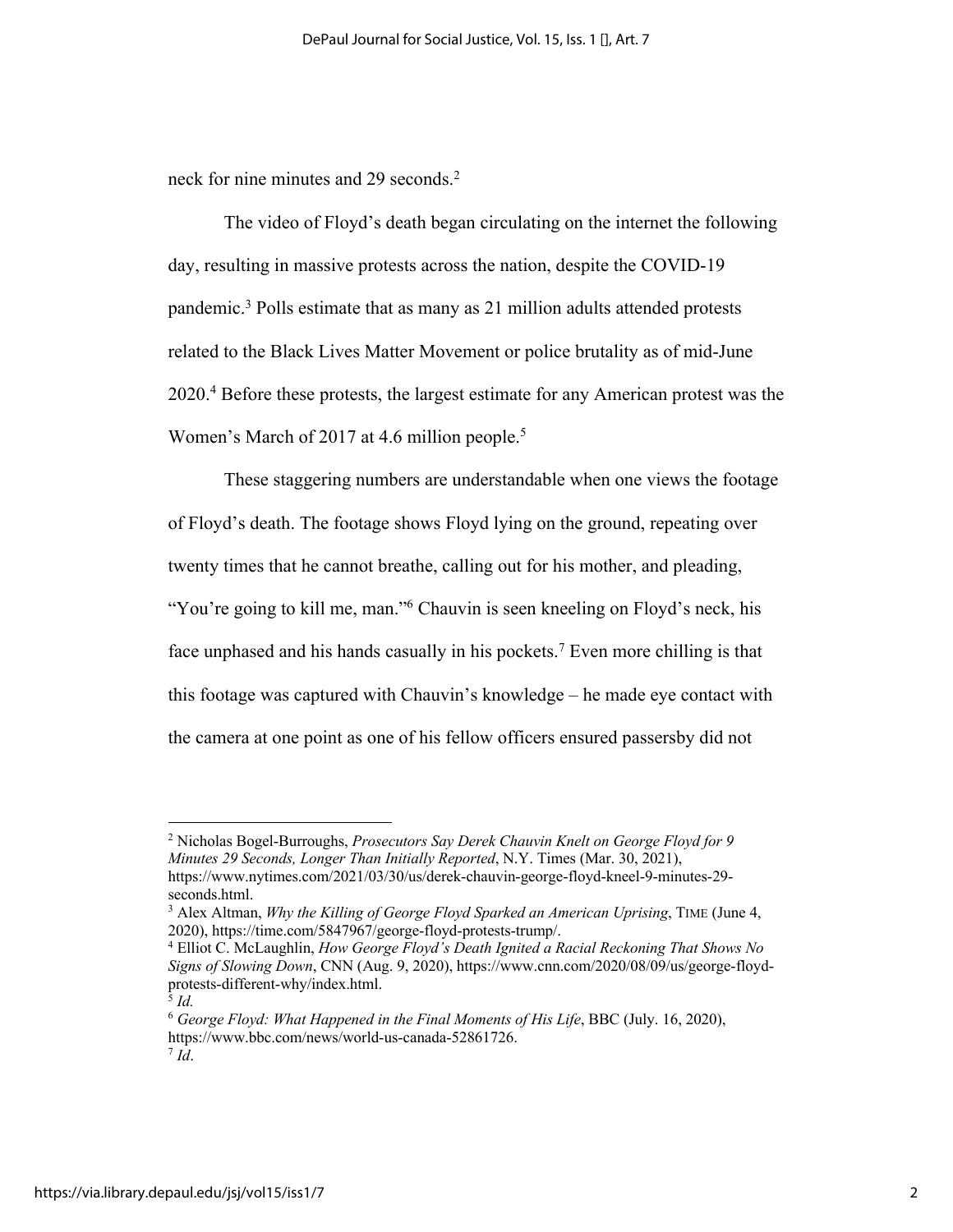interfere. 89

The protests after Floyd's death focused on the concept of racial justice.<sup>10</sup> Many participants in these protests held signs reading, "I can't breathe," which were some of the final words of George Floyd and Eric Garner, both Black men killed at the hands of police.<sup>11</sup> Others held signs in reference to Breonna Taylor, a young Black woman killed a few months prior when police executed a no-knock warrant in the middle of the night.<sup>12</sup>

Approximately a thousand Americans are killed by law enforcement officers each year, but only 121 officers have been arrested for murder or manslaughter in these on-duty killings since 2005.13 A study by Northeastern University found that while Black Americans represented only 12 percent of the population in the states observed, they made up 25 percent of the deaths in police shootings.<sup>14</sup> This racial disparity became more pronounced in cases where the

<sup>9</sup> *Id*.

<sup>10</sup> Maanvi Singh & Nina Lakhani, *George Floyd Killing: Peaceful Protests Sweep America As Calls for Racial Justice Reach New Heights*, GUARDIAN (June 7, 2020),

https://www.theguardian.com/us-news/2020/jun/06/protests-george-floyd-black-lives-matter-Saturday.

<sup>11</sup> Mark Morales et al., *Chants of 'I Can't Breathe!' Erupt as the Officer in the Eric Garner Case Won't Face Federal Charges*, CNN (July 17, 2019), https://www.cnn.com/2019/07/17/us/ericgarner-no-federal-charges-against-officer-reaction/index.html.

<sup>12</sup> Richard A. Oppel Jr., *What to Know About Breonna Taylor's Death*, N.Y. TIMES (Oct. 30, 2020), https://www.nytimes.com/article/breonna-taylor-police.html.

<sup>13</sup> Shaila Dewan, *Few Police Officers Who Cause Deaths Are Charged or Convicted*, N.Y. TIMES (Sep. 24, 2020), https://www.nytimes.com/2020/09/24/us/police-killings-prosecutioncharges.html.

<sup>14</sup> Ian Tomsen, *The Research is Clear: White People Are Not More Likely Than Black People to be Killed By Police*, NEWS AT NORTHEASTERN (July 16, 2020),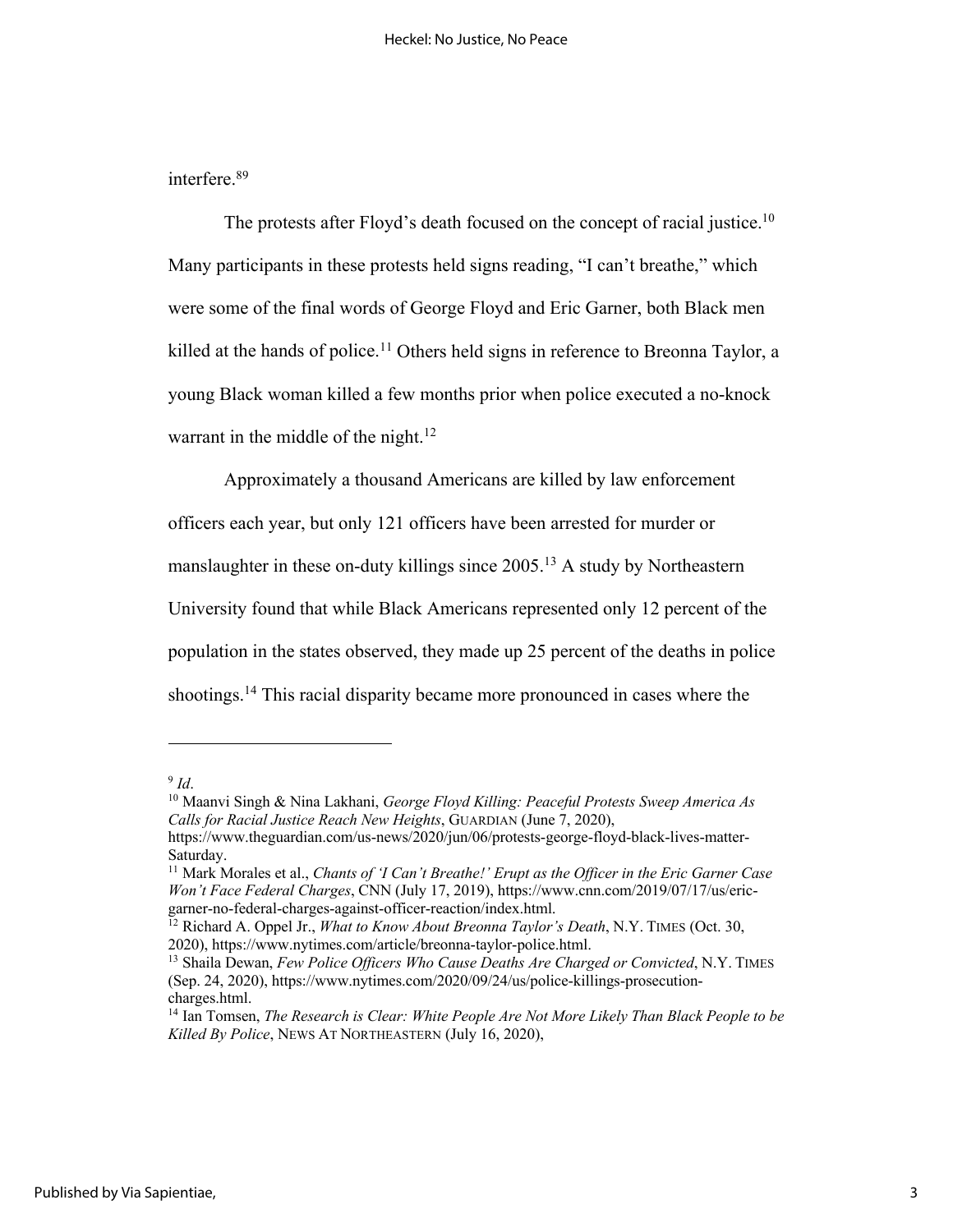victims were unarmed or offered little to no threat to the police,<sup>15</sup> as was the case in the killing of 12-year-old Tamir Rice.<sup>16</sup>

This racially biased violence is similar to the excessive violence perpetrated against Black Americans prior to the Civil Rights Movement.<sup>17</sup> News of police officers killing Black Americans has sadly become normalized; these killings occur at a rate of more than one every other day.<sup>18</sup> Today, Black Americans injured by the police are often unable to obtain justice through a guilty verdict in the criminal justice system;<sup>19</sup>  $\S$  1983 allows civilians the opportunity to achieve justice through a civil claim of constitutional torts.<sup>20</sup> These cases are increasingly difficult for plaintiffs to win due to the Supreme Court's everchanging standard for a  $\S$  1983 claim.<sup>21</sup> Now, over 200 years after the creation of § 1983, states are no longer preventing Americans from receiving their full Constitutional rights; rather, the federal government itself is the obstacle. It is now the states' turn to force equality under the law and create their own versions of  $\delta$ 

https://news.northeastern.edu/2020/07/16/the-research-is-clear-white-people-are-not-more-likelythan-black-people-to-be-killed-by-police/.

<sup>15</sup> *Id*.

<sup>16</sup> Shaila Dewan & Richard A. Oppel Jr., *In Tamir Rice Case, Many Errors by Cleveland Police, Then a Fatal One*, N.Y.TIMES (Jan. 22, 2015), https://www.nytimes.com/2015/01/23/us/in-tamirrice-shooting-in-cleveland-many-errors-by-police-then-a-fatal-one.html.

<sup>17</sup> *See generally* Michelle Alexander, *The New Jim Crow: Mass Incarceration in the Age of Colorblindness* (2010).

<sup>18</sup> Alex Altman, *supra* note 3.

<sup>19</sup> Dewan, *supra* note 13.

<sup>20</sup> *See generally* Michael L. Wells, *Constitutional Remedies, Section 1983 and the Common Law*, 68 MISSISSIPPI L.J. 157 (1998) (examining the use of § 1983 in constitutional tort cases and incorporating common law).

<sup>21</sup> Osagie K. Obasogie, *The Bad-Apple Myth of Policing*, ATLANTIC (Aug. 2, 2019), https://www.theatlantic.com/politics/archive/2019/08/how-courts-judge-police-use-force/594832/.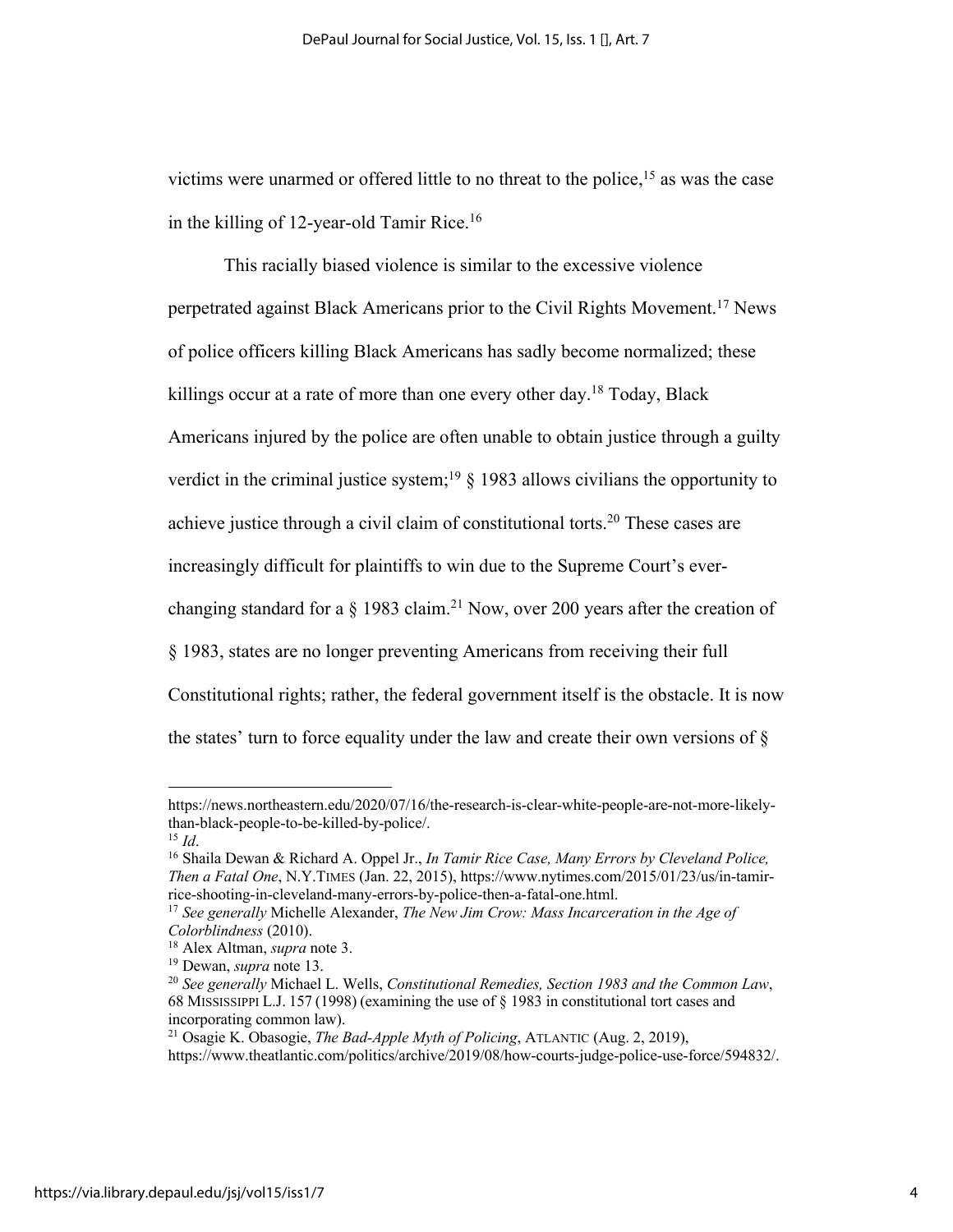1983 to protect their Black citizens.

Part I of this paper will go over the history behind § 1983 and how it was established when states did not protect their citizens' rights. Part II will then examine the elements of a § 1983 claim and how the Supreme Court has made these claims more difficult to pursue since *Monroe v. Pape* first established it as remedy for those whose Constitutional rights were violated. Finally, Part III will discuss how states can expand protections to their citizens by creating a state version of § 1983.

#### I. BACKGROUND

Congress created § 1983 in post-Civil War America to protect Black

Americans in a time when state governments refused to enforce the

Constitution.22 After *Monroe v. Pape*, § 1983 civil claims led litigation against state and local governments involved in constitutional violations.<sup>23</sup> To examine the need for state versions of  $\S$  1983, it is necessary to first analyze existing statutes and its usage in courts.

<sup>22</sup> Hanna Rosen, *Racial Terror and Citizenship*, 24 THE NEW ENCYCLOPEDIA OF SOUTHERN CULTURE: RACE 125, 126 (Thomas C, Holt, Laurie B. Green, & Charles Reagan Wilson eds., 2013); The Enforcement Acts of 1870 and 1871, United States

Senate, https://www.senate.gov/artandhistory/history/common/generic/EnforcementActs.htm (last visited Dec. 3, 2020)

<sup>&</sup>lt;sup>23</sup> Lynn Adelman, *The Supreme Court's Quiet Assault on Civil Rights*, DISSENT MAGAZINE (2017), https://www.dissentmagazine.org/article/supreme-court-assault-civil-rights-section-1983.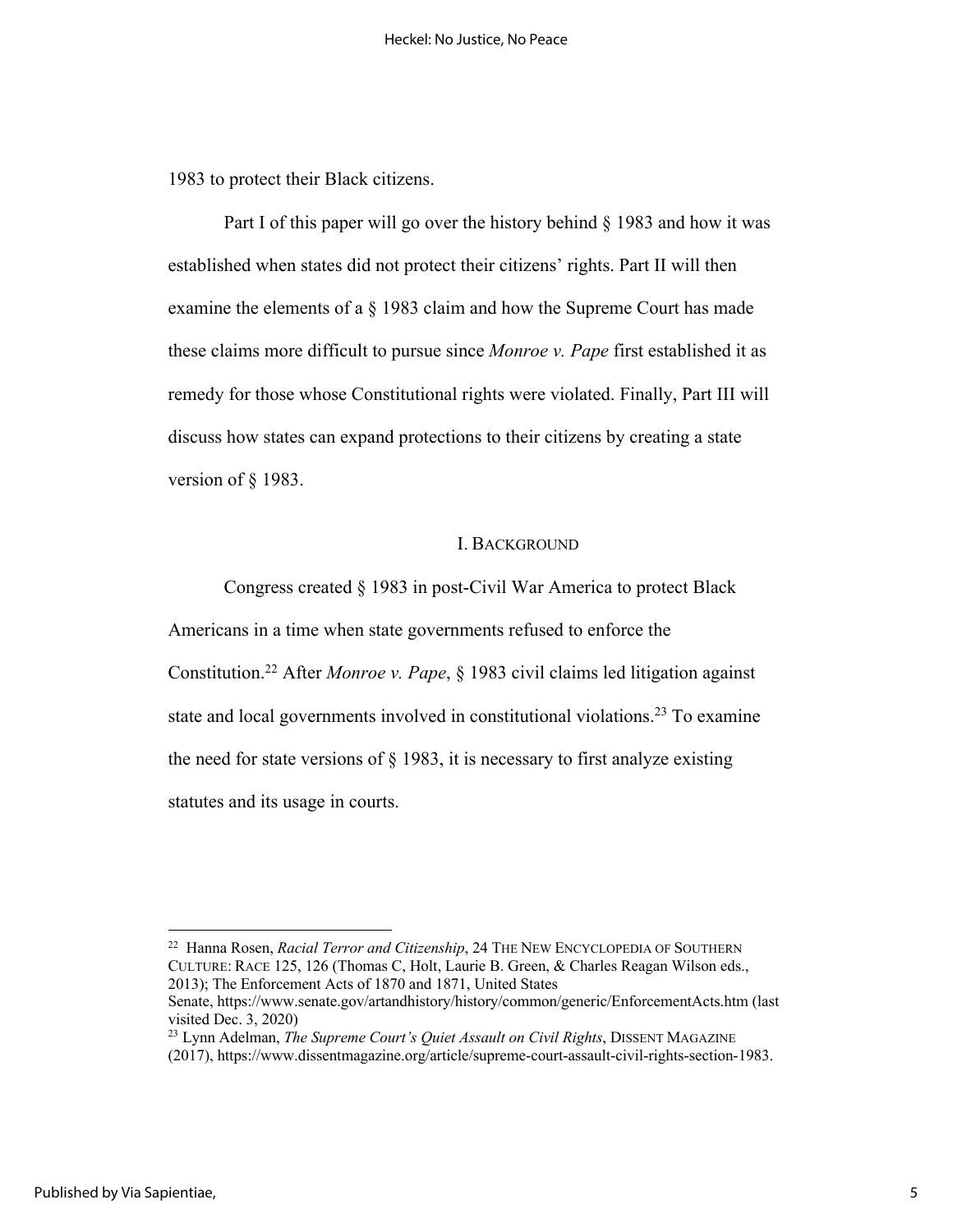## A. *The Enforcement Acts*

The Reconstruction era was the nation's attempt to rebuild after the Civil War. Its focus was to determine both what the country would look like postslavery and what role newly emancipated Black Americans would take.<sup>24</sup> While the law of the country changed to explicitly favor racial equality, it did little to encourage racist whites to view Black Americans as equal in status.<sup>25</sup> Angry racist white men throughout the South, often former Confederate soldiers, banded together to threaten and use violence against Black Americans and their white allies.26 These groups formed the Ku Klux Klan, which proliferated rapidly from 1868 through 1871.27 White men from all walks of life, including lawyers and ministers, made up the Klan.<sup>28</sup> The Klan was so popular that nearly the entire white male population of York County, South Carolina partook.<sup>29</sup> While the Klan never fully centralized its power, its violent presence was well-known across the South.<sup>30</sup> W.E.B. Du Bois estimated that the Klan committed approximately 197 murders and 548 aggravated assaults between 1866 and mid-1867 in North and

<sup>24</sup> *Reconstruction*, U.S. HIST., https://www.ushistory.org/us/35.asp (last visited Dec. 3, 2020). <sup>25</sup> THE ENFORCEMENT ACTS OF 1870 AND 1871, *supra* note 24.

<sup>26</sup> Elaine Frantz Parsons, Ku Klux Klan, Reconstruction-Era, 24 THE NEW ENCYCLOPEDIA OF SOUTHERN CULTURE: RACE 229, 229 (Thomas C. Holt, Laurie B. Green & Charles Reagan Wilson eds., 2013).

<sup>27</sup> *Id*.

<sup>&</sup>lt;sup>28</sup> EQUAL JUST. INITIATIVE, LYNCHING IN AMERICA: CONFRONTING THE LEGACY OF RACIAL TERROR, 14 (3rd ed. 2017), https://eji.org/wp-content/uploads/2020/09/lynching-in-america-3d-ed-091620.pdf.

<sup>29</sup> *Id*.

<sup>30</sup> Parsons, *supra* note 26, at 230.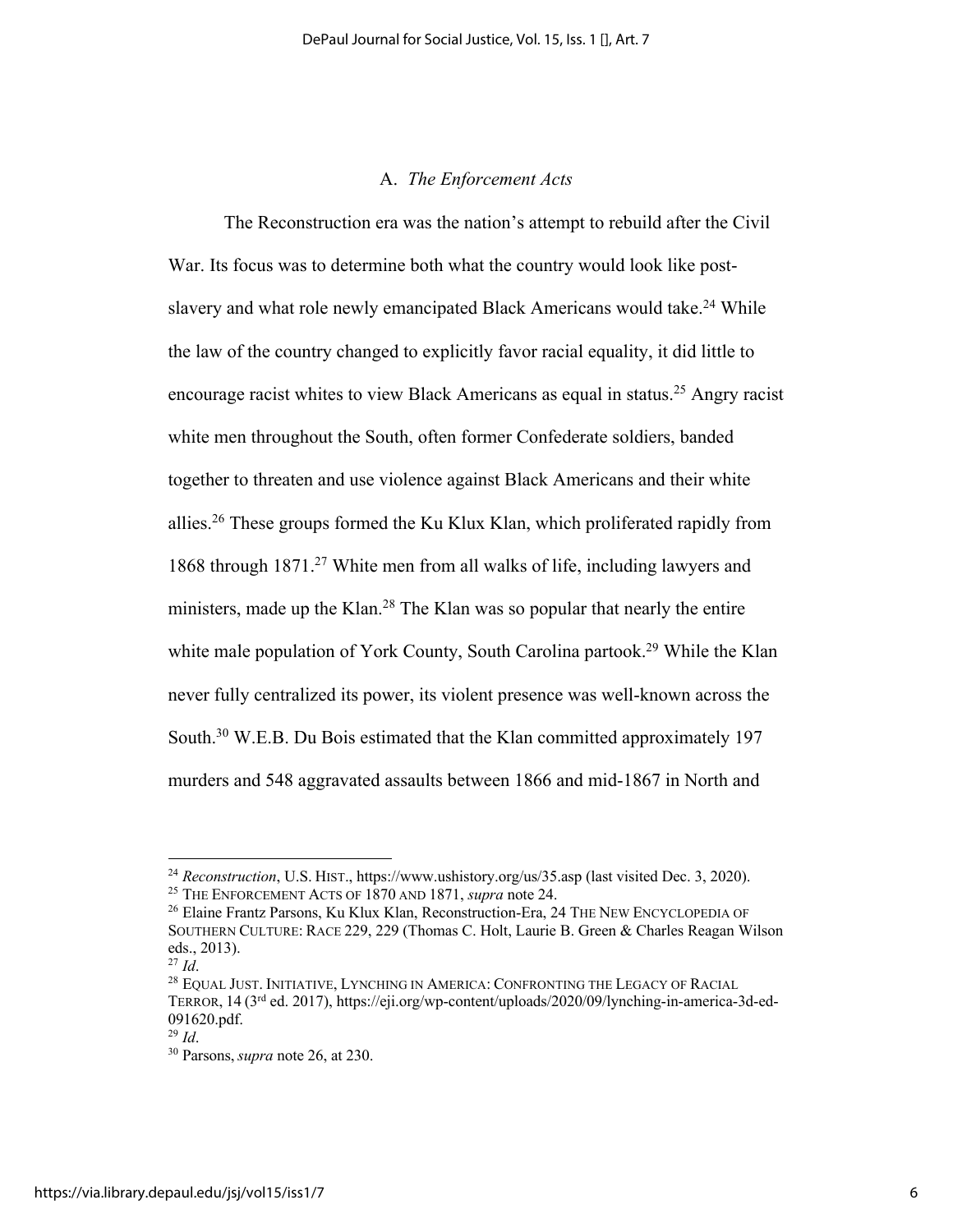South Carolina alone.<sup>31</sup> An attempt to add voting rights for Black Louisianans to the Louisiana Constitution in 1866 was met with a mob killing and wounded nearly two hundred people.<sup>32</sup> In 1870, Guilford Coleman, a Black man, was abducted from his home, beaten to death, and thrown into a well for voting to nominate a gubernatorial candidate.<sup>33</sup> In total, nearly 6,500 documented lynchings took place during the Reconstruction era.34

The introduction of "Black Codes" across the South essentially authorized these extra-judicial violent acts.<sup>35</sup> Black Americans were arrested and jailed if found to be without "lawful employment," though the only employment they could legally have was as a domestic servant or agricultural laborer – jobs that paralleled pre-emancipation roles for Black Americans.<sup>36</sup> These racist laws were not limited to the South; Indiana, Illinois, and Oregon also limited the entrance of Black Americans through their state constitutions.<sup>37</sup> In 1866, L.E. Potts, a white

<sup>35</sup> Equal Just. Initiative, *supra* note 28, at 23.

<sup>31</sup> W.E.B. DU BOIS, BLACK RECONSTRUCTION IN AMERICA 674 (1935).

<sup>&</sup>lt;sup>32</sup> Alex Fox, *Nearly* 2,000 Black Americans Were Lynched During Reconstruction (Jun. 18, 2020), SMITHSONIAN MAG., https://www.smithsonianmag.com/smart-news/nearly-2000-black-americanswere-lynched-during-reconstruction-180975120/.

<sup>33</sup> Campbell Robertson, *Over 2,000 Black People Were Lynched From 1865 to 1877, Study Finds* (updated June 29, 2020), N.Y. TIMES, https://www.nytimes.com/2020/06/16/us/reconstructionviolence-lynchings.html.

<sup>34</sup> N. Jamiyla Chisholm, *New Data Says: 6,500 Lynchings Occurred During Reconstruction* (June 15, 2020), COLORLINES, https://www.colorlines.com/articles/new-data-says-6500-lynchingsoccurred-during-reconstruction; *History of Lynching in America*, NAACP, https://naacp.org/findresources/history-explained/history-lynching-america. (Lynching is defined by the NAACP as the public killing of an individual who has not received due process.)

<sup>36</sup> STEPHEN HUGGINS, AMERICA'S USE OF TERROR: FROM COLONIAL TIMES TO THE A-BOMB 178 (2019).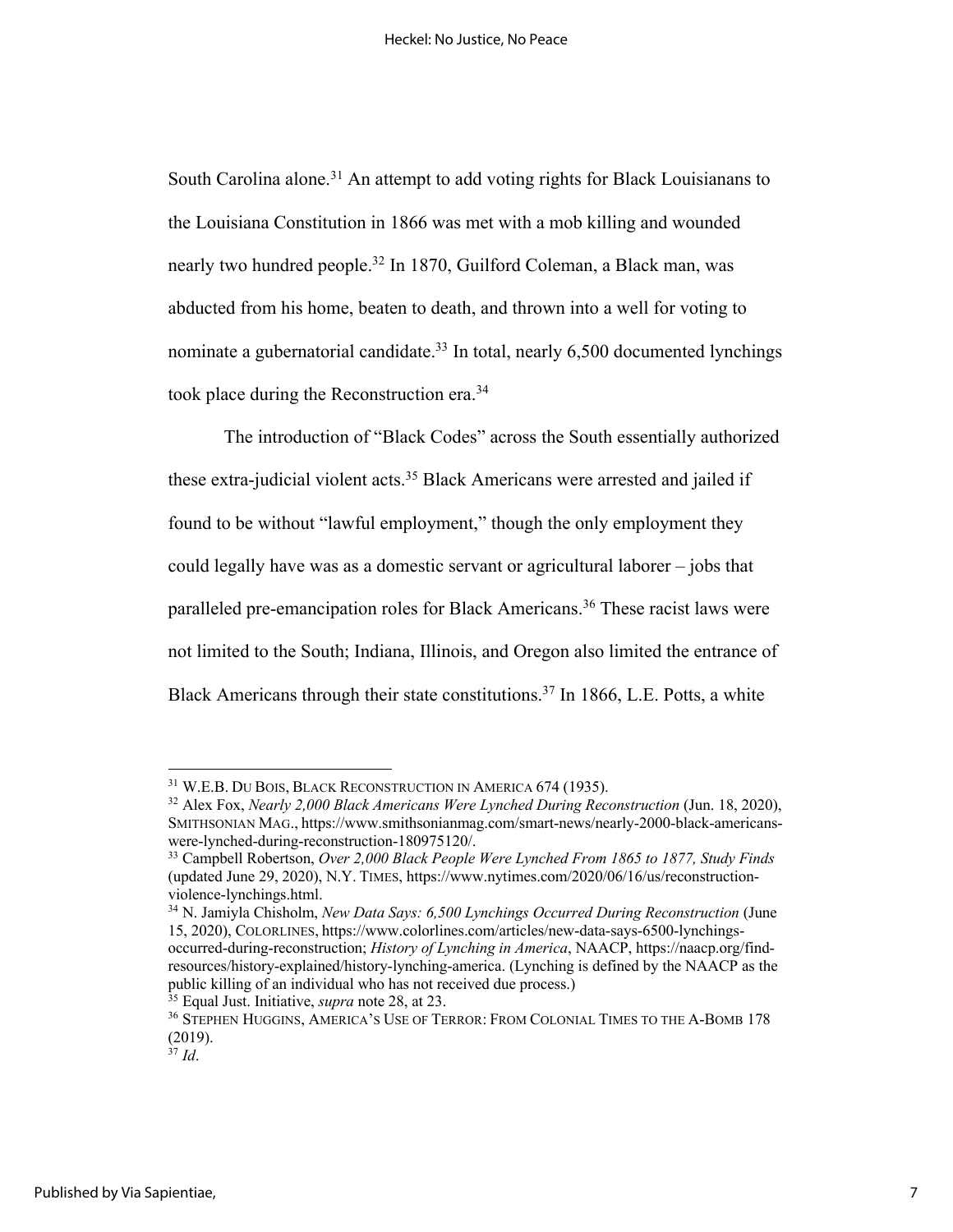woman from Paris, Texas, wrote President Andrew Johnson and asked him to respond to the widespread violence against local Black people, stating that white people were trying to "persecute [Black Americans] back into slavery," and that "[Black people] are often run down by blood hounds, and shot because they do not do precisely what the white man says."38 Instead of listening, Johnson vetoed the Civil Rights Act of 1866.<sup>39</sup> Congress, however, being largely run by "Radical Republicans," favored equal rights for Black Americans, the establishment of public schools, and disenfranchisement of former Confederates.<sup>40</sup> These Republicans responded to the passage of the Black Codes by passing the Reconstruction Acts in 1867. The Reconstruction Acts created military districts throughout the South to serve as the acting government of the region while each state drafted a new state constitution.<sup>41</sup> Congress also passed the Fourteenth Amendment, which granted citizenship to Black Americans, and the Fifteenth Amendment, which prohibited states from using race as a bar to voting.<sup>42</sup> Radical Republicans intended for these measures to force Southern states to comply with emancipation. 43

The continued growth of the Black Codes in the South, along with the

<sup>38</sup> Equal Just. Initiative, *supra* note 28, at 12 (citing *Mrs. L.E. Potts to Abraham Lincoln, June 1866,* in PHILLIP H. SHERIDAN PAPERS, Container 4 (Manuscript Division, Library of Congress)). <sup>39</sup> PARSONS, *supra* note 26, at 230.

<sup>40</sup> John M. Matthews, *Radical Republicans,* 10 THE NEW ENCYCLOPEDIA OF SOUTHERN CULTURE: LAW AND POLITICS 379, 380 (James W. Ely Jr. & Bradley G. Bond eds., 2008).

<sup>41</sup> HUGGINS, *supra* note 36, at 178.

<sup>42</sup> *Id*.

<sup>43</sup> *Id*.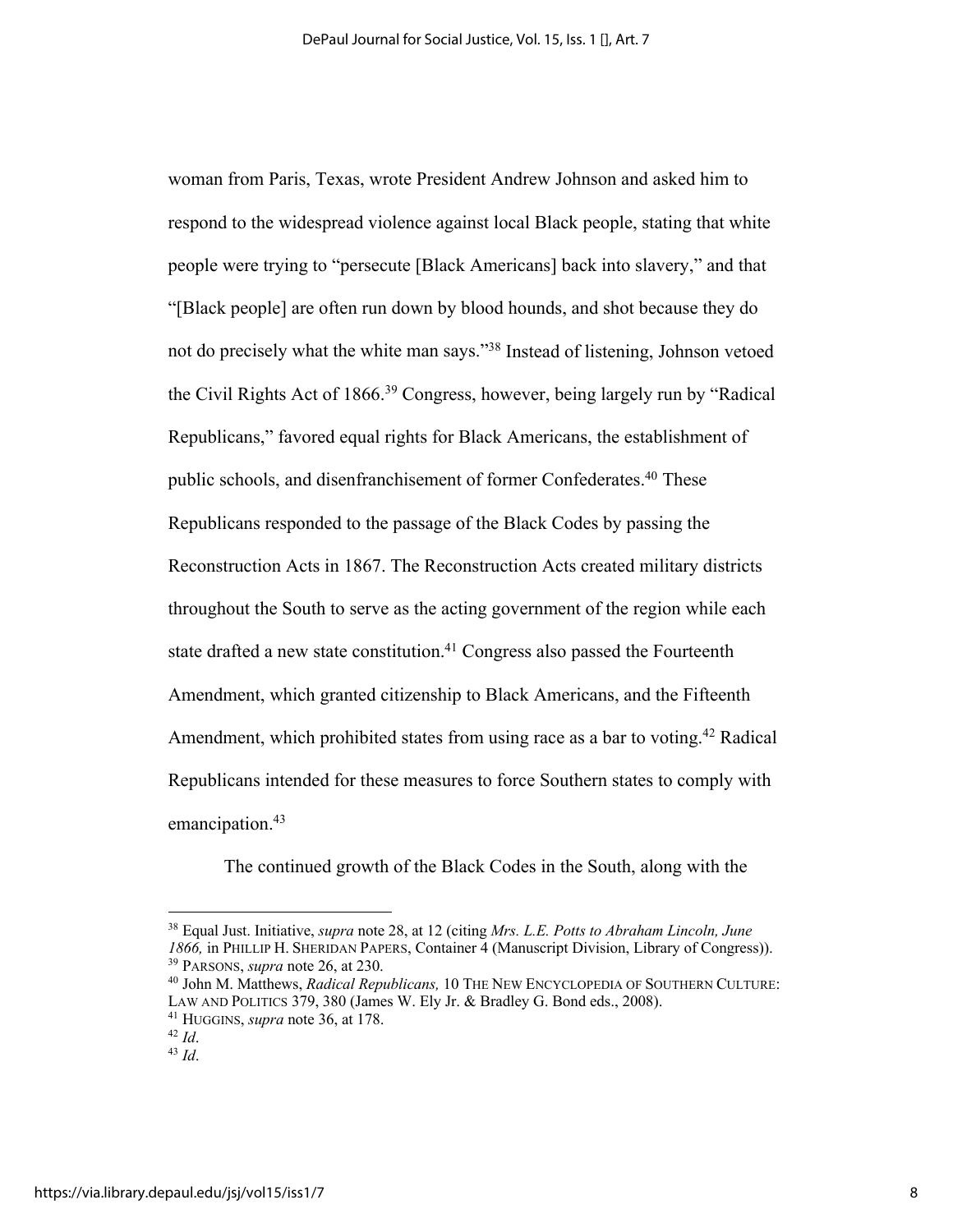anger and violence of the Klan, re-created slavery-era conditions and held Black Americans back from attaining full equality under the law.<sup>44</sup> An observer in 1865 said that the Old Confederacy "govern[ed] ... by the pistol and the rifle;" similarly, the Alabama Union League lamented in 1869 that, "We are more slave today in the hand of the wicked than before."45 Because they used intimidation and violence and some of their members were police officers themselves, the Klan held significant power over law enforcement officials. <sup>46</sup> A plea for action sent to the governor of South Carolina after a white moderate was murdered further exemplified the states' lack of action against this violence: "The colored citizens of Laurens county [are] under intimidation and without the least protection whatever, with our lives in jeopardy every day."47 Republicancontrolled Congress determined that the state and local governments were insufficient to protect Black Americans' civil rights and thus passed the Enforcement Acts.48

The Enforcement Acts were primarily intended to destroy the Klan.<sup>49</sup> These Acts allowed the federal government to oversee elections and arrest Klan members by making acts of violence or intimidation with the intent of hampering

<sup>44</sup> *Id*. at 182.

<sup>45</sup> *Id*. at 181.

<sup>46</sup> ROSEN, *supra* note 22, at 126.

<sup>47</sup> S. Misc. Doc. No. 548, 44th Cong., 2d Sess. (1877).

<sup>48</sup> ROSEN, *supra* note 22, at 162 (*The Enforcement Acts of 1870 and 1871.)*

<sup>49</sup> ROSEN, *supra* note 22, at 182; Stephen Cresswell, Enforcing the Enforcement Acts: The Department of Justice in Northern Mississippi, 1870-1890, 53 J. S. HIST. 421, 421–22 (1987).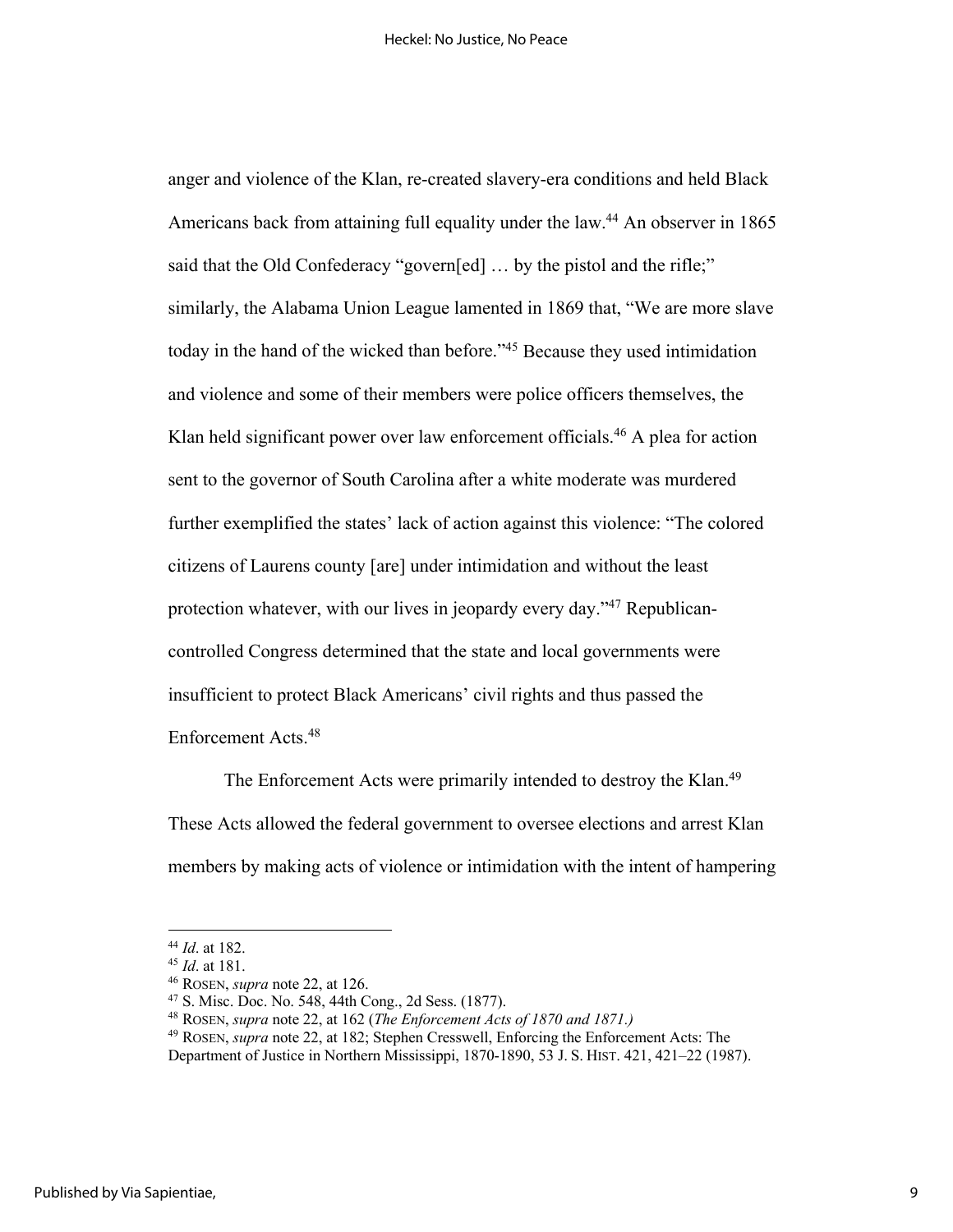voting federal offenses. <sup>50</sup> Included within the Enforcement Acts was the Ku Klux Force Act, passed in April 1871, which allowed the President to suspend writ of habeas corpus and send in troops, without invitation from the governor, to areas that were unable to control Klan violence.<sup>51</sup> This Act gave individuals the right to bring forth a claim when a state, or someone acting under the color of law, deprived them of their Fourteenth Amendment rights. <sup>52</sup> It provided individuals with a damages remedy against government officials, local governments, and state actors. <sup>53</sup> Just over 1,500 cases were brought under the Enforcement Acts, but the majority were in only two federal districts and occurred between 1871 and 1874.<sup>54</sup> The Act essentially fell dormant after 1884<sup>55</sup> but was eventually codified as 42 U.S.C. §§ 1983, 1985, and 1986.<sup>56</sup> It was not until 1951 that § 1983 was first considered by the Supreme Court.57

B. *The Development of § 1983 Litigation*

<sup>50</sup> ROSEN, *supra* note 22, at 126.

<sup>51</sup> PARSONS, *supra* note 26, at 232; Monroe v. Pape, 81 S. Ct. 473, 475 (1961) (citing Cong. Globe, 42d Cong., 1st Sess., App. 68, 80, 83–85) (generally speaking, by passing the Act, Congress exercised the power vested in it by § 5 of the Fourteenth Amendment to enforce the provisions of said Amendment).

<sup>52</sup> *Monroe v. Pape*, 81 S. Ct. 473, 476 (1961); Sheldon Nahmod, *Section 1983 is Born: The Interlocking Supreme Court Stories of Tenney and Monroe*, 17 LEWIS & CLARK L. REV. 1019, 1020 (2013).

<sup>53</sup> Nahmod, *supra* note 52 at 1020.

<sup>54</sup> Cresswell, *supra* note 49, at 423.

<sup>55</sup> *Id*.

<sup>56</sup> Alan W. Clarke, *The Ku Klux Klan Act and the Civil Rights Revolution: How Civil Rights Litigation Came to Regulate Police and Correctional Officer Misconduct*, 7 SCHOLAR 151, 155  $(2005)$ .

 $57$  Nahmod, *supra* note 52, at 1091.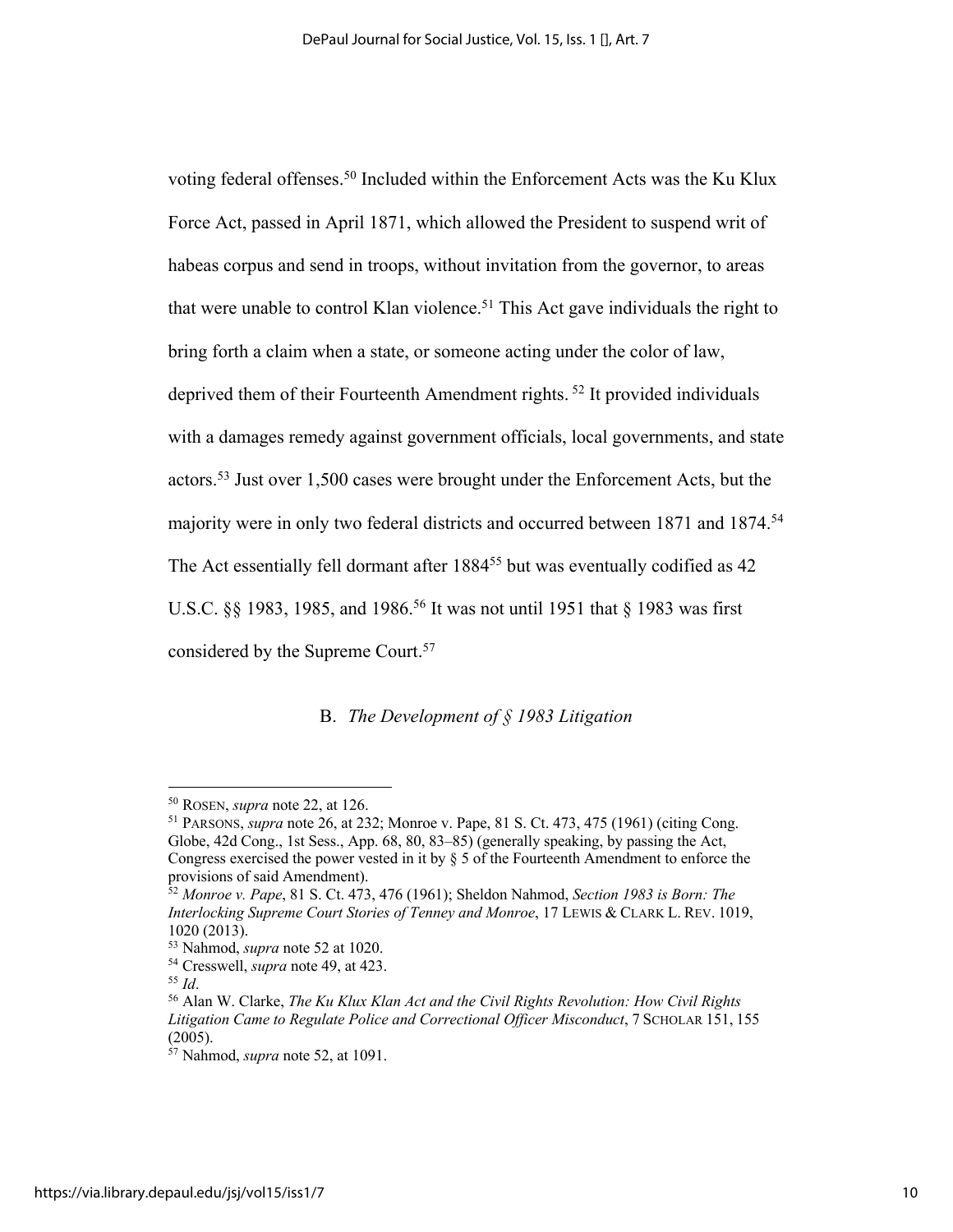The Supreme Court first explicitly interpreted the language of § 1983 in *Tenney v. Brandhove*. <sup>58</sup> A First Amendment case, *Tenney* was brought forward when Brandhove, a self-described Communist, sued members of the California Senate's Fact-Finding Committee on Un-American Activities under § 1983 and sought \$250,000 in damages for being summoned as a witness at a hearing on un-American activities.<sup>59</sup> The Court ultimately found that the language in  $\S$  1983 did not allow for legislators to be held civilly liable for acts within legislative proceedings. 60

Ten years later, the Supreme Court heard the revolutionary *Monroe v. Pape* case.<sup>61</sup> James Monroe, a Black man, brought suit against 13 Chicago police officers after they broke into his family's home, "routed them from bed, made them stand naked in the living room, and ransacked every room, emptying drawers and ripping mattress covers," all while spewing racial insults.<sup>62</sup> Monroe was taken to the police station, detained for ten hours, interrogated about a murder, was not taken before a magistrate, was not allowed to call his family or attorney, and was eventually released with no charges brought against him.63 The officers had no search or arrest warrants against him.64 Monroe claimed the

<sup>58</sup> *Tenney v. Brandhove*, 71 S. Ct. 781, 788 (1951).

<sup>59</sup> Nahmod, *supra* note 52, at 1026.

<sup>60</sup> *Tenney*, 71 S. Ct. at 788-789.

<sup>61</sup> *Monroe*, 81 S. Ct. at 473.

<sup>62</sup> *Id*. at 474.

<sup>63</sup> *Id*.

<sup>64</sup> *Id*.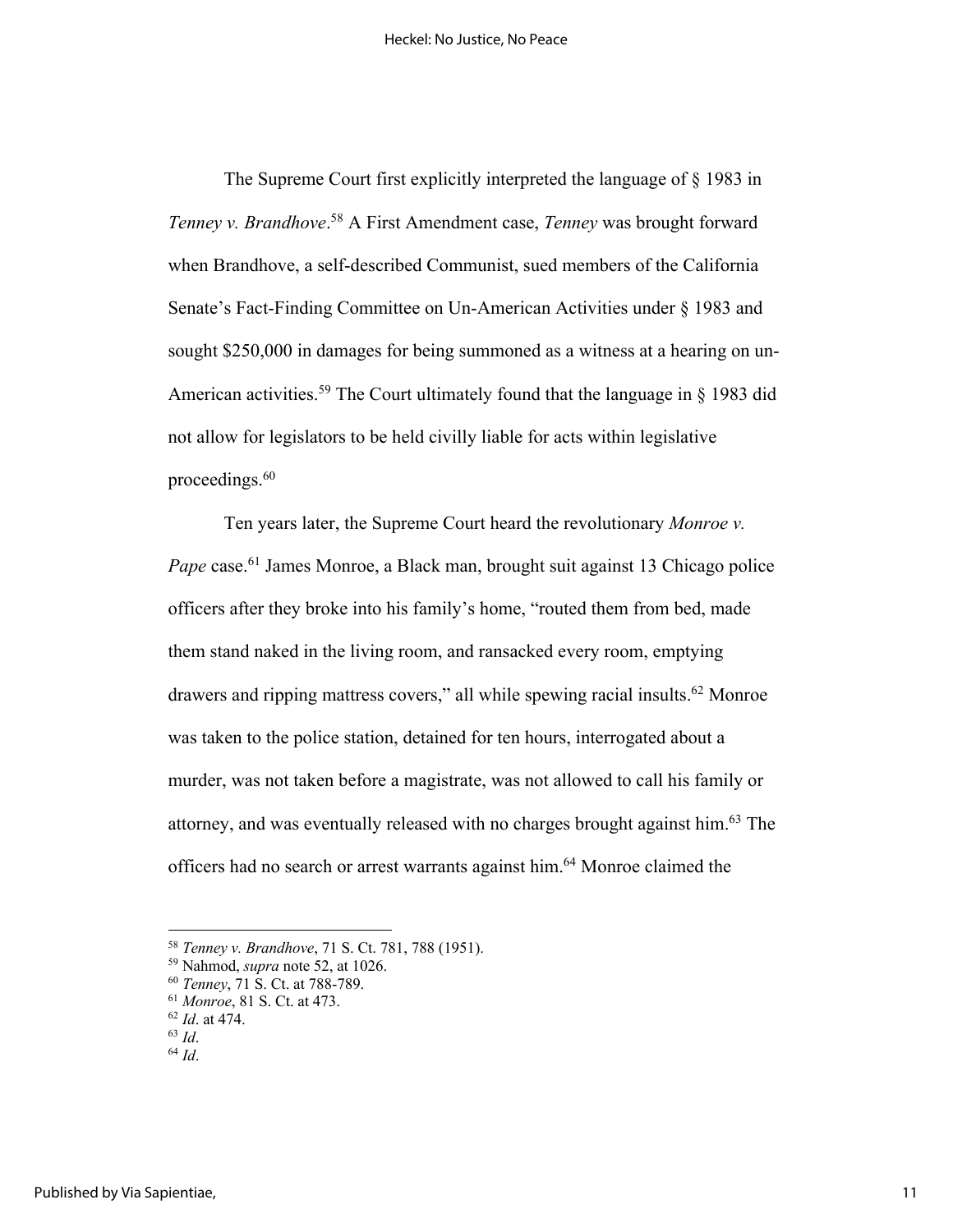officers' actions violated his Fourth and Fourteenth Amendment rights.<sup>65</sup>

Monroe brought his civil claim under § 1983, claiming his family's warrantless search and arrest constituted a deprivation of their "rights, privileges, or immunities secured by the Constitution."66 The District Court dismissed the case, holding that the City of Chicago could not be held liable under § 1983 for acts committed as part of its government functions, and the Court of Appeals for the Seventh Circuit affirmed.<sup>67</sup> To determine whether Monroe's claim could succeed, the Supreme Court turned to the legislative intent in the original Ku Klux Act of 1870.<sup>68</sup> The Court determined that the legislature intended for  $\S$  1983 to have three purposes: (1) to override certain state laws, (2) to provide a remedy where state law was inadequate, and (3) to provide a federal remedy where the state remedy, though adequate in theory, was not available in practice.<sup>69</sup> The Court had to determine if "under color of state law" included acts of officials who violated state law where the state already provides a remedy.<sup>70</sup> The Justices noted that the primary legislative concern was the Constitution's lack of

<sup>65</sup> Clarke, *supra* note 58, at 164.

<sup>66</sup> 42 U.S.C. § 1983 reads as such: Every person who, under color of any statute, ordinance, regulation, custom, or usage, of any State or Territory, subjects, or causes to be subjected, any citizen of the United States or other person within the jurisdiction thereof to the deprivation of any rights, privileges, or immunities, shall be liable to the party injured in an action at law, suit in equity, or other proper proceeding for redress. *Monroe*, 81 S. Ct. at 474 (quoting 42 U.S.C. § 1983).

<sup>67</sup> *Monroe*, 81 S. Ct. at 475.

<sup>68</sup> *Id*. at 475.

<sup>69</sup> *Id*. at 477.

<sup>70</sup> Clarke, *supra* note 56, at 166.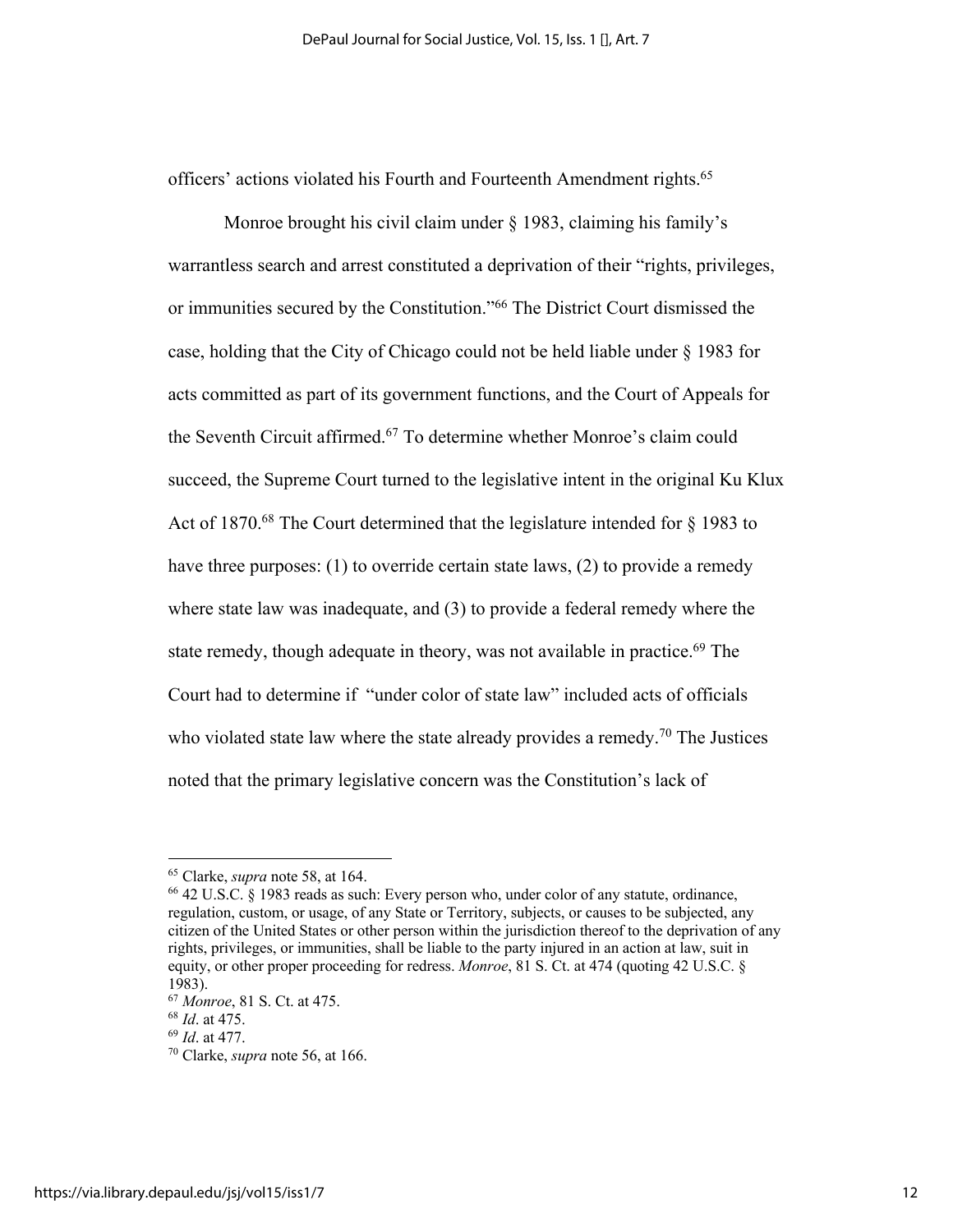enforcement, not its mere existence.<sup>71</sup> Thus, although legislators knew the Act may be redundant on paper they found that a citizen's right to sue abusive state officials superseded any redundancy.<sup>72</sup> Further, prior cases eroded the narrow construction of "under color of" state law because the Act ensured that all official actions were covered, regardless of whether they broke state law. <sup>73</sup> Therefore, the Supreme Court determined that Monroe's claim was valid since Congress intended to provide a remedy for such official misconduct.<sup>74</sup>

It is worth noting that *Monroe* was decided in 1961––in the middle of the Civil Rights Movement.75 The Court had unanimously ruled to overturn *Plessy v. Ferguson* only a few years prior, holding that "separate educational facilities are inherently unequal"; that segregated schools violated the Fourteenth Amendment.<sup>76</sup> Black Americans across the South participated in sit-ins to protest

segregation in public spaces, and the Montgomery Bus Boycott demonstrated the

<sup>71</sup> *Monroe*, 81 S. Ct. at 478.

<sup>72</sup> Clarke, *supra* note 56

<sup>73</sup> *Monroe, 81 S. Ct. at 482 (citing States v. Classic, 61 S. Ct. 1031,1043 (1941); Screws v. United States, 65 S. Ct. 1031, 1038-41 (1945)).*

<sup>74</sup> *Monroe*, 81 S. Ct. at 484; Clarke, *supra* note 56, at 167; *Monell v. Department of Social Services*, 96 S. Ct. 2018 (1978) (Along with the Chicago Police Officers, Monroe had attempted to sue the City of Chicago in this case. The Court continues in *Monroe* to determine that a municipality does not qualify as a "person" under the language of § 1983. This was later overturned in *Monell v. Department of Social Services*, but it goes further than scope of this paper).

<sup>75</sup> *Monroe*, 81 S. Ct. at 473; *The Modern Civil Rights Movement, 1954-1964*, NAT'L PARK SERV., https://www.nps.gov/subjects/civilrights/modern-civil-rights-movement.htm (last visited Dec. 3, 2020).

<sup>76</sup> *Brown v. Bd. of Ed. Of Topeka*, Shawnee County, Kan., 74 S. Ct. 686, 692 (1954).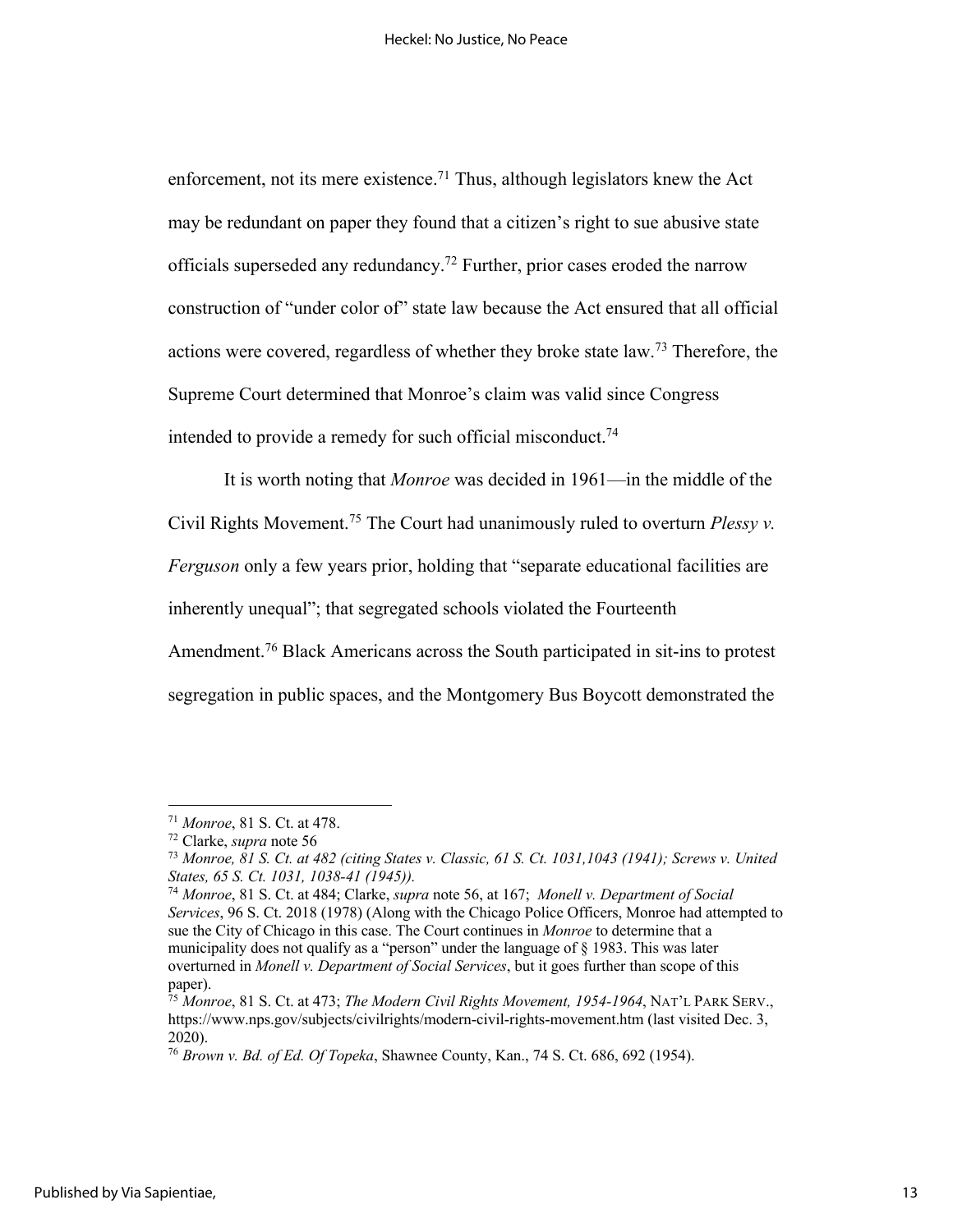power of mass direct action.<sup>77</sup> Race issues were clearly on the minds of many Americans; Monroe's status as a Black man was not lost on the Justices.<sup>78</sup> The Justices' deep dive into § 1983's legislative history clarified the connection between the legislation and the goal of racial equality.<sup>79</sup>

The decision in *Monroe* expanded an individual's ability to sue local governments for violating constitutional rights.80 *Monroe* determined that § 1983 was as broad as the Fourteenth Amendment in its Constitutional protections.<sup>81</sup> *Monroe* further found that state and local law enforcement officials were subject to federal liability. <sup>82</sup> After the *Monroe* decision, § 1983 became the primary vehicle for enforcing constitutional rights in the United States.<sup>83</sup> It is used today to challenge the use of excessive force by police, race-based patterns of stop and frisk, unconstitutional conditions of confinement, wrongful convictions, and other forms of state actor misconduct.<sup>84</sup> Private litigants file over 15,000 § 1983 claims each year, and prisoners file more than 30,000.<sup>85</sup> Many families of the Black Americans killed at the hands of police have filed § 1983 claims as an attempt to

<sup>77</sup> Kenneth R. Janken, *The Civil Rights Movement: 1919–1960s*, N'ATL HUMANS. CTR., http://nationalhumanitiescenter.org/tserve/freedom/1917beyond/essays/crm.htm.

<sup>78</sup> Nahmod, *supra* note 52, at 1061.

<sup>79</sup> *Monroe*, 81 S. Ct. at 475.

<sup>80</sup> Adelman, *supra* note 23.

<sup>81</sup> Nahmod, *supra* note 52, at 1059.

<sup>82</sup> Clark, *supra* note 56, at 164.

<sup>83</sup> Adelman, *supra* note 23

<sup>84</sup> *Id*.

<sup>85</sup> *Id*.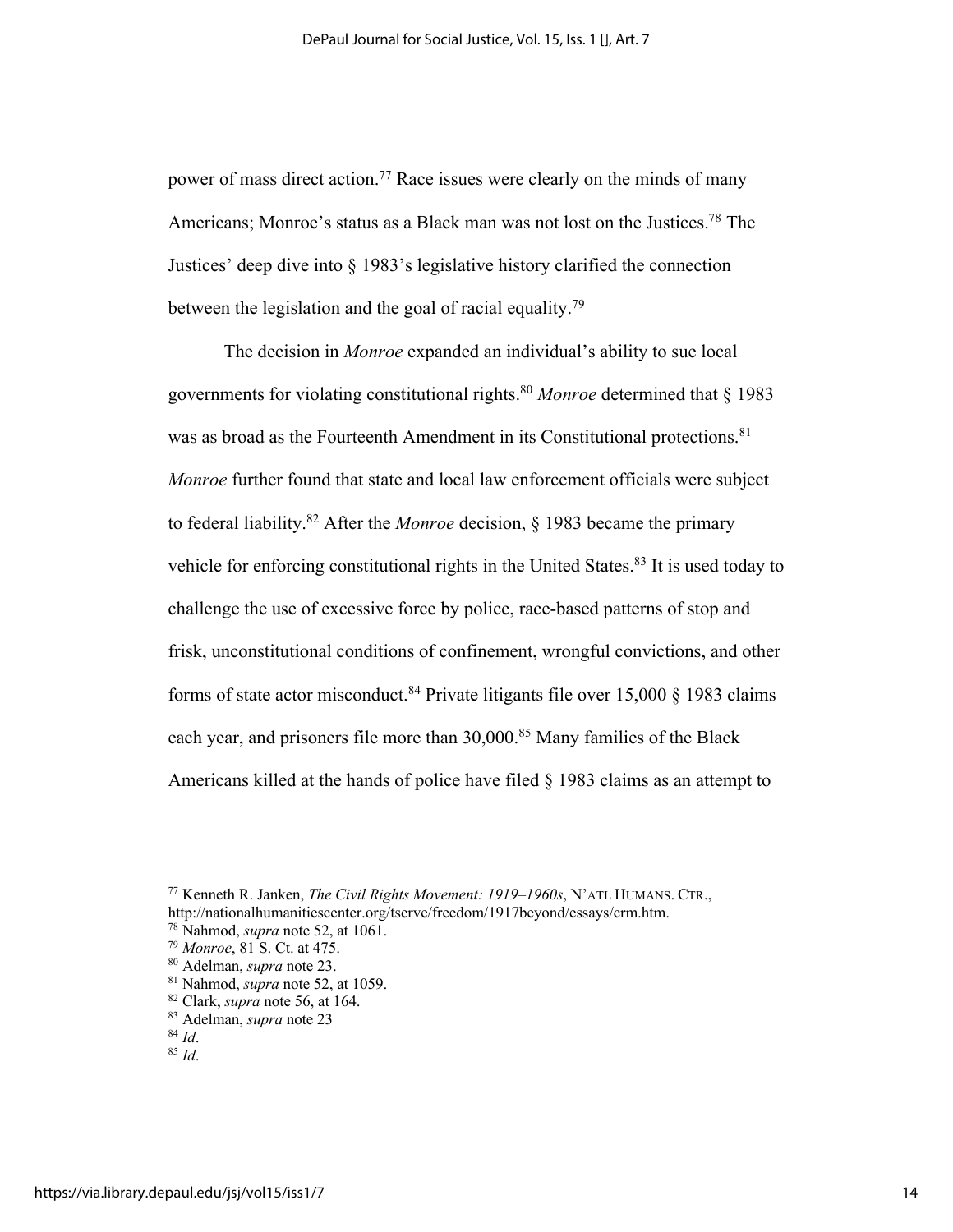obtain justice. <sup>86</sup> A successful claim can result in a family receiving thousands, if not millions, of dollars for their loss. 87

# C. *Requirements for a § 1983 Claim*

To state a claim under § 1983, plaintiffs must allege a violation of their constitutional rights committed by someone acting under the color of law.<sup>88</sup> There are three elements for a constitutional tort claim under § 1983: (1) a deprivation of federally protected rights, (2) alleged causation by satisfying a type of proximate cause requirement, and (3) deprivation caused by a person acting "under the color of law."89 While the causation element is heavily fact-dependent, the determination of who is acting under the color of law and what constitutional deprivations are covered by § 1983 are legal standards that have been clarified

<sup>86</sup> *Id*.; *see generally Michael Brown's Family Received \$1.5 Million Settlement With Ferguson*, NBC NEWS (Jun. 23, 2017), https://www.nbcnews.com/storyline/michael-brownshooting/michael-brown-s-family-received-1-5-million-settlement-ferguson-n7759366; J. David Goodman, *Eric Garner Case Is Settled by New York City for \$5.9 Million*, N.Y. TIMES (Jul. 13, 2015), https://www.nytimes.com/2015/07/14/nyregion/eric-garner-case-is-settled-by-new-yorkcity-for-5-9-million.html (discussing settlements of § 1983 cases for the killings of Michael Brown and Eric Garner by police officers).

<sup>87</sup> *See generally* Nicole Chavez and Christina Carrega, *Breonna Taylor Settlement is Among Largest Payouts Linked to a Police Shooting*, CNN (Sept. 16, 2020),

https://www.cnn.com/2020/09/16/us/police-shooting-lawsuits-breonna-taylor-

settlement/index.html; Steve Karnowski and Amy Forliti, *Floyd Family Agrees to \$27M* 

*Settlement Amidst Ex-Cop's Trial*, AP NEWS (Mar. 12, 2021),

https://apnews.com/article/minneapolis-pay-27-million-settle-floyd-family-lawsuit-52a395f7716f52cf8d1fbeb411c831c7.

<sup>88</sup> *West v. Atkins*, 108 S. Ct. 2250, 2255 (1988).

<sup>89</sup> Martin A. Schwartz, *Fundamentals of Section 1983 Litigation*, 17 TOURO L. REV. 525, 527 (2001) (It should be noted that this source identifies "the deprivation be caused by a 'person'" as separate from "acting under the color of law." For the purposes of this paper, it made sense for these elements to be combined, as the definition of person is not relevant to the topic of this paper).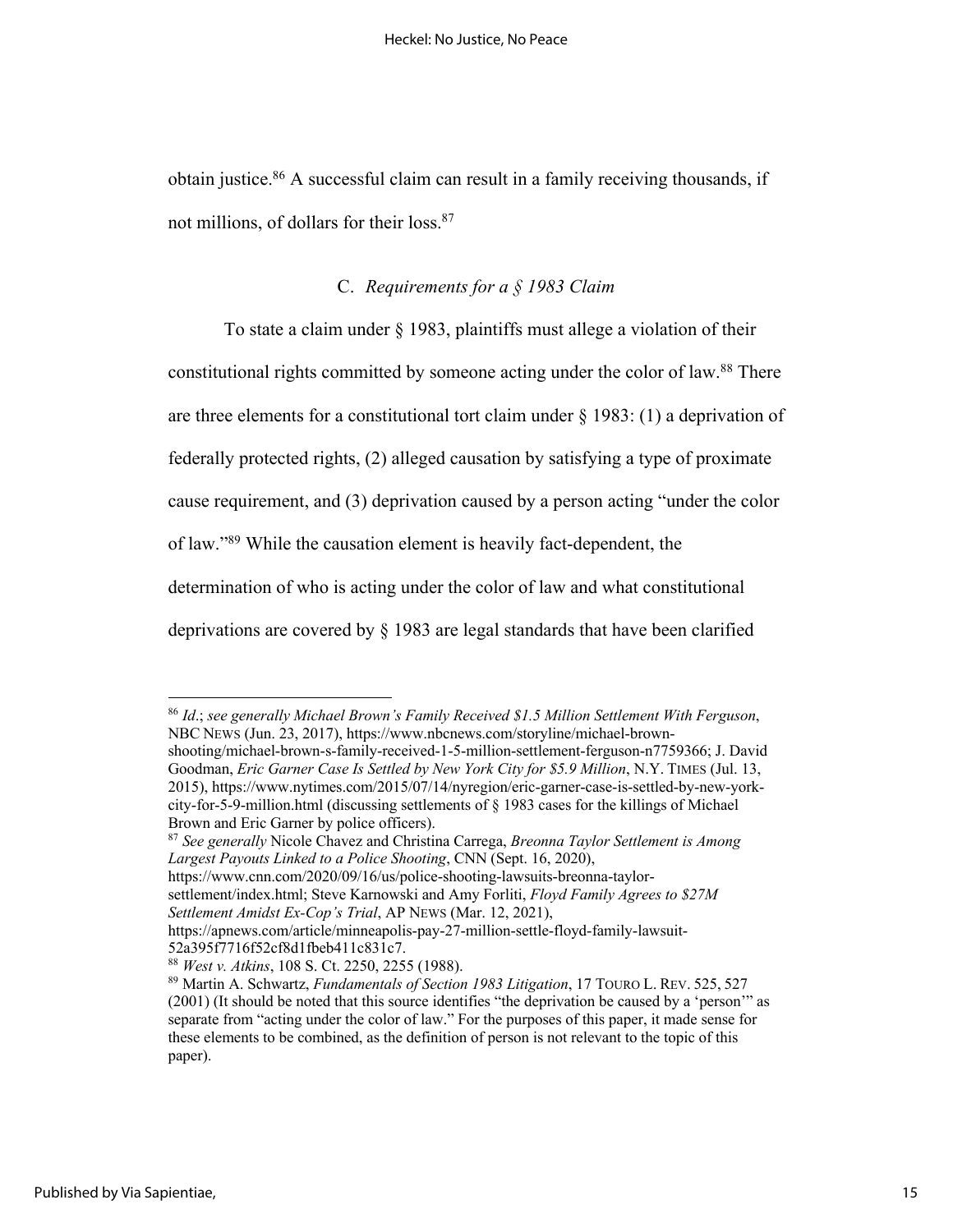over time. 90

i. **"***Under the Color of Law"*

First and foremost, for a  $\S$  1983 claim to succeed, the action in question must be perpetrated by someone acting "under the color" of state law.<sup>91</sup> State actors are now bound to constitutional guidelines by  $\S 1983.$ <sup>92</sup> The traditional definition of acting "under the color of law" required that the defendant exercised power "possessed by virtue of state law and made possible only because the wrongdoer is clothed with the authority of state law."<sup>93</sup> The Supreme Court's understanding of "under the color of law" stems from two cases: *United States v. Classic* and *Screws v. United States*. <sup>94</sup> The Court in *Classic* stated that "[m]isuse of power, possessed by virtue of state law and made possible only because the wrongdoer is clothed with the authority of state law, is action taken 'under color of' state law."95 This clarified that an actor works "under color of law" when their role by the state is what gives them power over another individual.<sup>96</sup> Likewise, the defendant in *Screws* was found to have acted "under color of law" since he was in

 $92$  91 S. Ct. 1999 (1971). (Actors working under the color of federal law that violate an individual's constitutional rights may be sued in civil court under the judicially created remedy under *Bivens v. Six Unknown Named Agents of Federal Bureau of Narcotics.*)

<sup>93</sup> *Id.*, (citing *Classic*, 61 S. Ct. 1031, 1043 (1941)).

<sup>90</sup> *Id*.

<sup>91</sup> *West*, 108 S. Ct. at 2255.

<sup>94</sup> *Screws*, 65 S. Ct. 1031 (1945); *Classic*, 61 S. Ct. 1031 (1941).

<sup>95</sup> *Classic*, 313 U.S. 299 (1941).

<sup>96</sup> Steve Libby, *When Off-Duty State Officials Act Under Color of State Law for the Purposes of Section 1983*, 22 MEM. ST. U. L. REV. 725, 725 (1992).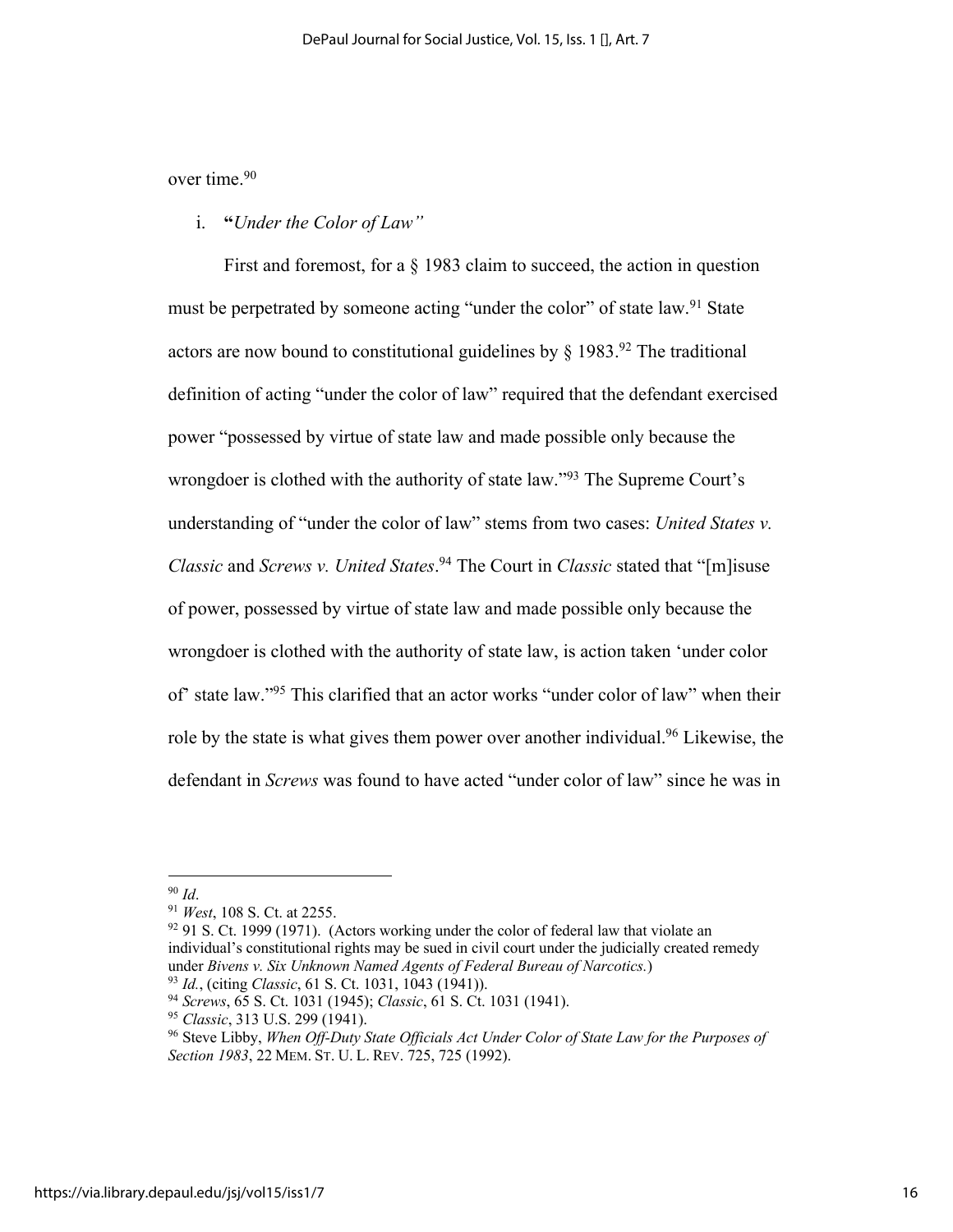uniform arresting the decedent during the incident in question. $97$ 

The most obvious example of one acting "under color of law" is an onduty police officer, since officers are clearly perceived as members of the state.<sup>98</sup> The *Screws* Court expanded this standard to include acts of officers who "overstep[ped] the line of their authority," though it does not include officers pursuing their personal agendas. <sup>99</sup> Police officer actions taken pursuant to the authority vested in them by the state are considered "under the color of law," especially if those officers abuse that power and violate state law.<sup>100</sup>

ii. *Deprivation of Constitutional Rights*

Once it is established that an officer has acted under the color of law, a court must next determine whether those actions deprived the plaintiff of their constitutional rights.<sup>101</sup> Although  $\S$  1983 itself does not grant rights to plaintiffs, it does create a vehicle one can use to bring a claim.<sup>102</sup> The right in question can be any right normally derived from the federal Constitution.<sup>103</sup>

The leading Supreme Court decision regarding the deprivation of constitutional rights by a state actor is *Screws v. United States*. <sup>104</sup> The case

<sup>97</sup> *Screws*, 65 S. Ct. 1031, 1038 (1945)

<sup>98</sup> Libby, *supra* note 96, at 726. 99 *Screws*, 65 S. Ct. 1031, 1040 (1945)

<sup>100</sup> Libby, *supra* note 96, at 730.

<sup>101</sup> Schwartz, *supra* note 89, at 527.

<sup>102</sup> Baker v. McCollan, 99 S. Ct. 2689, 2694 n.3 (1979). 103 Schwartz, *supra* note 89, at 528.

<sup>104</sup> *Screws*, 325 U.S. 91 (1945).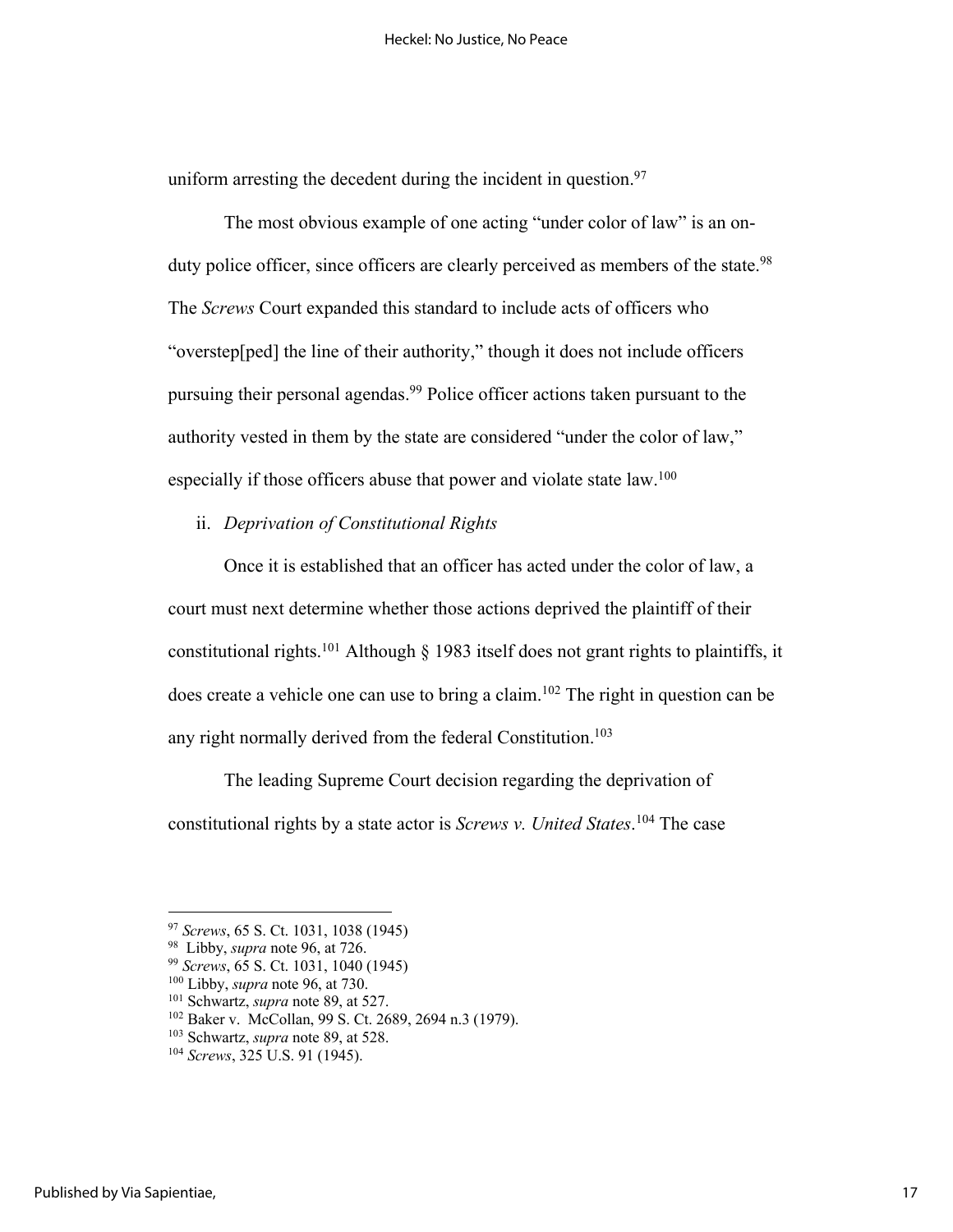involved Georgic police officers who beat and killed a Black man.<sup>105</sup> The officer was charged with willfully depriving the decedent of his rights under the Due Process Clause of the Constitution based on his race.<sup>106</sup> The officer claimed he was not acting "under color of any law" and argued that it is only a federal offense for a state officer to violate the law of *his* state under the color of law, as opposed to the law of the federal Constitution.<sup>107</sup> The Court countered by explaining,

> The problem is not whether state law has been violated but whether an inhabitant of a State has been deprived of a federal right by one who acts under 'color of any law.' … The statute does not come into play merely because the federal law or the state law under which the officer purports to act is violated. It is applicable when *and only when* someone is deprived of a federal right by that action.108

Thus, for an officer to be acting "under the color of law," their actions need not explicitly be illegal.109 The illegal act is depriving the victims of their constitutional rights while acting as a member of the state.<sup>110</sup>

*Screws* does not involve § 1983, since it was heard before

*Monroe*. <sup>111</sup> However, *Screws* is based off of the similar statute of 18

<sup>105</sup> *Id.*

<sup>106</sup> *Id*. at 93.

<sup>107</sup> *Screws*, 325 U.S. at 107-108. <sup>108</sup> *Id.* at 108 (emphasis added). <sup>109</sup> *Id.* <sup>110</sup> *Id*.

<sup>111</sup> *Id*. at 93.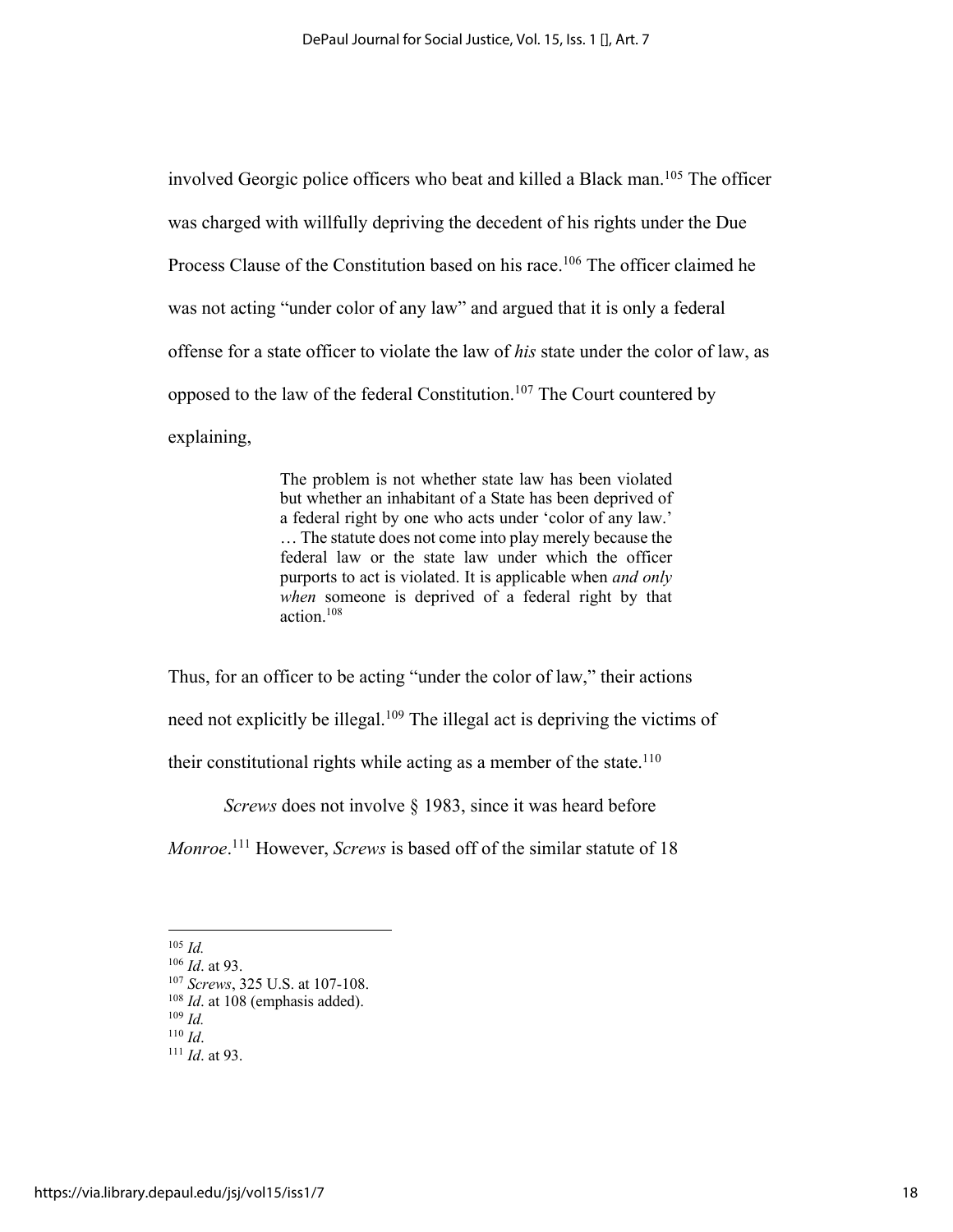U.S.C. § 242, which makes it a criminal offense for an official to willfully violate the constitutional rights of someone within the United States.<sup>112</sup> Although § 242 was created shortly before § 1983, it also states that any wrongdoing must be committed while acting "under the color of law."<sup>113</sup> As a criminal statute, however, it requires the defendant to have committed the crime "willfully."114 The question therefore became what part of the defendant's actions had to be willful: the physical action––in this case, Screws' beating of the decedent––or the deprivation of the deceased's constitutional rights. <sup>115</sup> The Court used the example of an officer who acted based on a statute that was already deemed by a court to be an unconstitutional violation of the First Amendment.<sup>116</sup> It was not the officer's enforcement of the statute, but rather his knowledge that it violated the Constitution, that violated  $\S$  242.<sup>117</sup> The officer, the Court explained, would be "in no position to say that they had no adequate advance notice that they would be visited with punishment. … When they are convicted for so acting, they are not punished for violating an unknowable something."118

<sup>112</sup> 18 U.S.C. 242.

<sup>113</sup> *Compare* 18 U.S.C. § 242 *with* 42 U.S.C. § 1983.

<sup>114</sup> 18 U.S.C. 242.

<sup>115</sup> *Screws*, 325 U.S. at 94.

<sup>116</sup> *Id*. at 104.

<sup>117</sup> *Id*. at 104-105.

<sup>118</sup> *Id*. at 105.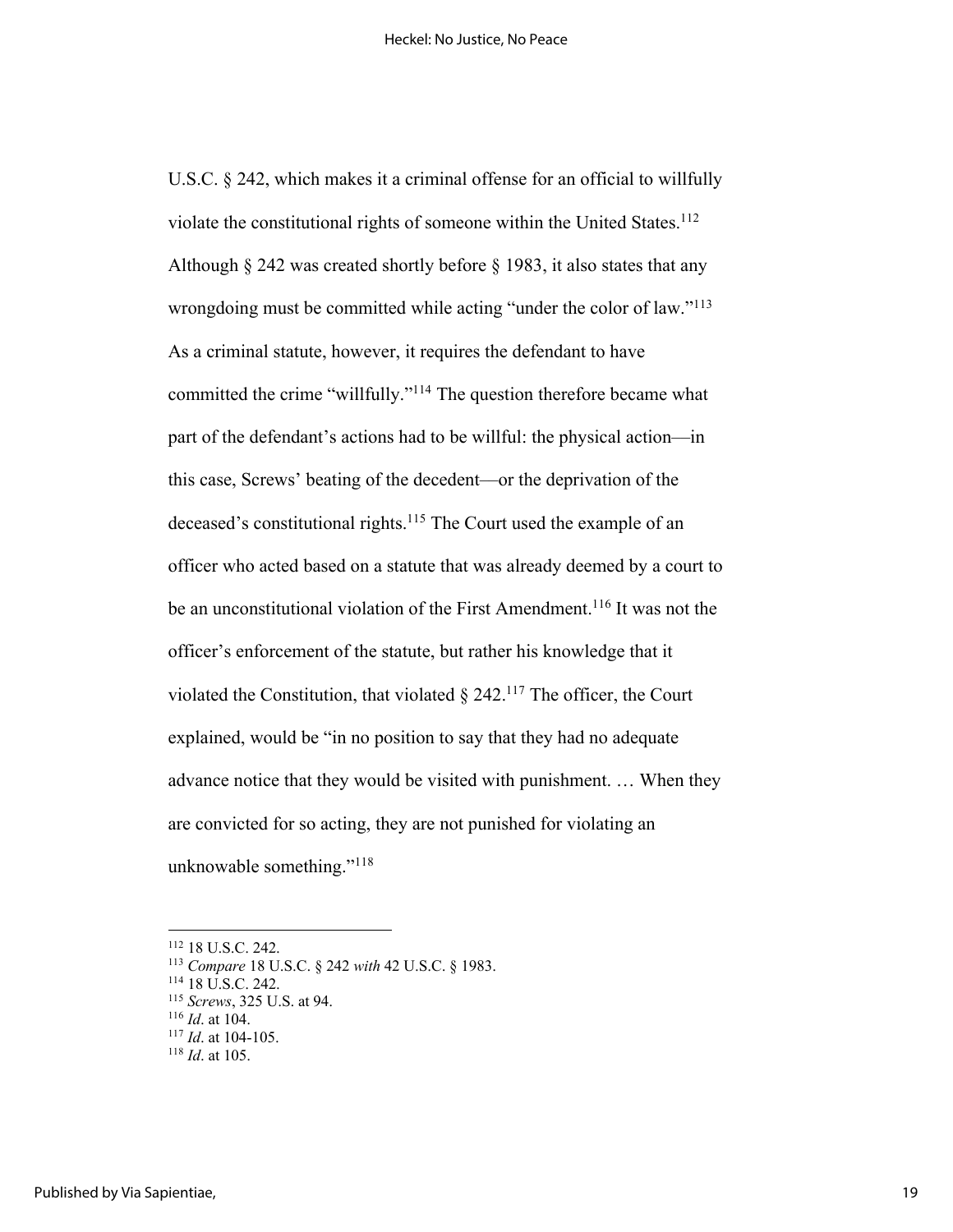This logic in *Screws* was further utilized by the Court in *Pierson v. Ray*. <sup>119</sup> Officers arrested the petitioners in *Pierson* after they violated bus segregation rules through peaceful protest.<sup>120</sup> After their cases were eventually dropped, the petitioners filed a § 1983 claim regarding their false arrests and imprisonments. <sup>121</sup> The *Pierson* Court examined the role of immunity in § 1983 claims.122 The Court looked to *Monroe*, where the Court stated the officers could have defended their case by arguing that their actions were completed in good faith. <sup>123</sup> Instead, the officers in Pierson chose not to because they knew their search was unreasonable.<sup>124</sup> The Court reasoned that the officers' convictions did not mean that the statute prohibited officers from the defense of good faith and probable cause.125 The *Pierson* Court ultimately ruled in favor of the petitioners, but it relied on the same logic as *Screws* and determined that an officer's knowledge of what is and is not constitutional is an essential aspect in deciding if their actions "under the color of law" violated a defendant's constitutional rights.126

<sup>119</sup> *See generally Pierson v. Ray*, 386 U.S. 547.

<sup>120</sup> *Id.* at 549.

<sup>121</sup> *Id*. at 550.

<sup>122</sup> *Id*. at 553-554.

<sup>123</sup> *Id.* at 555-56; *Monroe*, 365 U.S. 167 at 170.

<sup>124</sup> *Pierson*, 386 U.S. at 557.

 $125$  *Id.* 

<sup>126</sup> *Id*. at 558.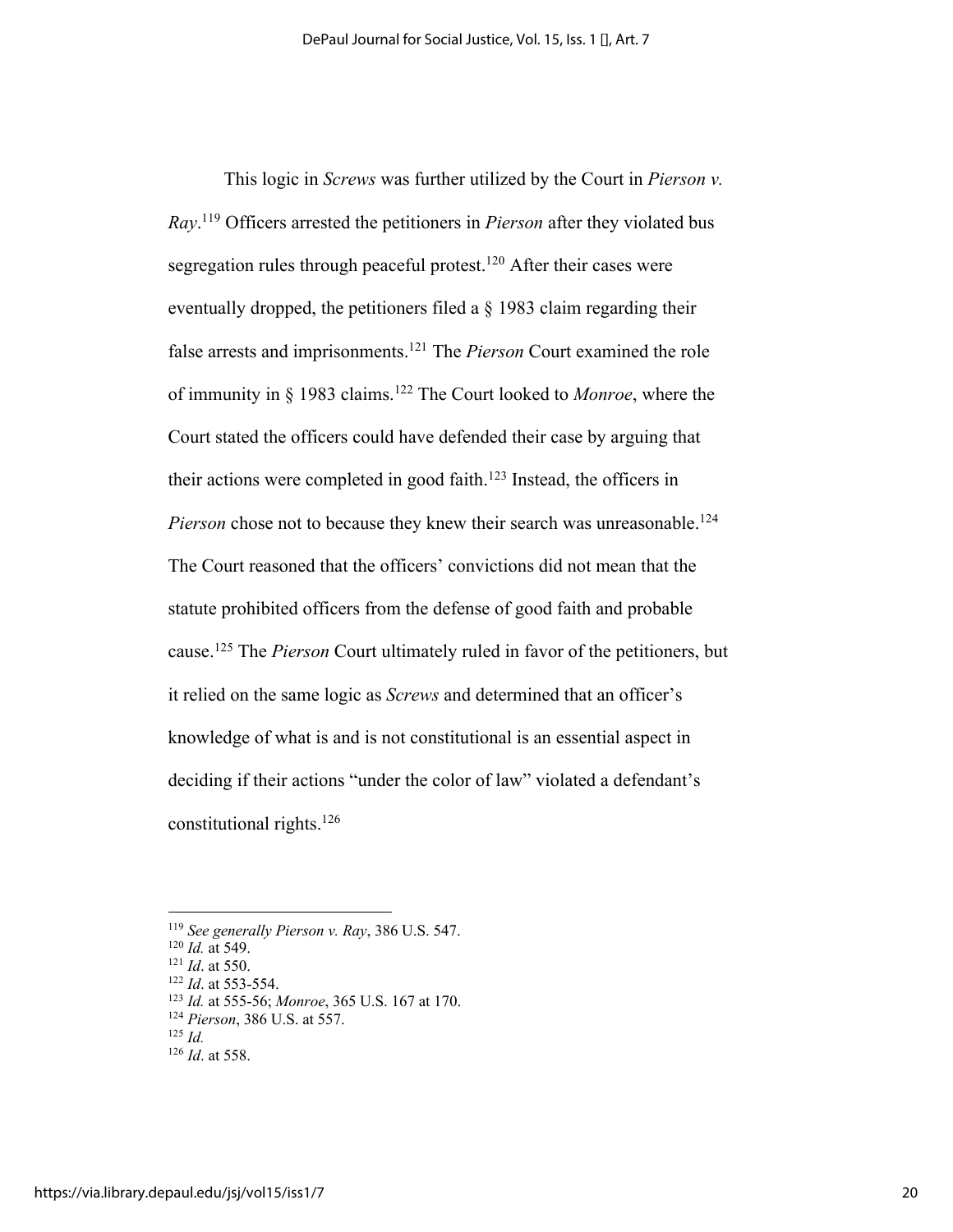#### II. DISCUSSION

Because police are rarely held accountable for their use of excessive force, it is much easier for plaintiffs to receive justice through a civil  $\S$  1983 suit.<sup>127</sup> However, police officers are often protected by qualified immunity, so these suits rarely make it to court.<sup>128</sup> Public outcry after the death of George Floyd led numerous politicians to discuss how this can be addressed at the state level to increase police accountability and justice for their victims.<sup>129</sup>

# A. *Qualified Immunity and § 1983 Claims*

The Court's numerous examinations of § 1983 cases further complicate the analysis of when the statute applies. <sup>130</sup> The decision in *Pierson* created the concept of qualified immunity, which protects government defendants from financial burdens, and a suit altogether, if they acted in good faith and it is unclear if a constitutional violation occurred.<sup>131</sup> State actors can assert qualified, or "good

<sup>128</sup> Marcus R. Nemeth, *How Was That Reasonable? The Misguided Development of Qualified Immunity and Excessive Force by Law Enforcement Officers*, 60 B. C. L. REV. 989, 992 (2019). <sup>129</sup> *See generally* Torey Van Oot & Briana Bierschbach, *Political Antagonists United By George Floyd's Death to Forge Deal on Police Reform*, STAR TRIBUNE (July 23, 2020),

https://www.startribune.com/walz-signs-police-accountability-bill-sparked-by-floyd-sdeath/571875822/; Christopher Keating, *Connecticut Senate Approves Police Accountability Bill in Wake of George Floyd's Death After Often-Emotional 10-Hour Debate*, HARTFORD COURANT (July 29, 2020), https://www.courant.com/politics/hc-pol-connecticut-police-accountability-20200729-jmvodtnfzvgsrf5ovbybupdecq-story.html.

<sup>127</sup> Avidan Y. Cover, *Reconstructing the Right Against Excessive Force*, 68 FLA. L. REV. 1773, 1798 n.145 (2016).

<sup>130</sup> Anthony Stauber, *When is a Right Not a Right?: Qualified Immunity After Pearson*, 39 MITCHELL HAMLINE L. J. PUB. Pol'y & Prac. 125, 142 (2018).

<sup>131</sup> Joanna C. Schwartz, *How Qualified Immunity Fails*, 127 YALE L. J. 2, 13 (2017).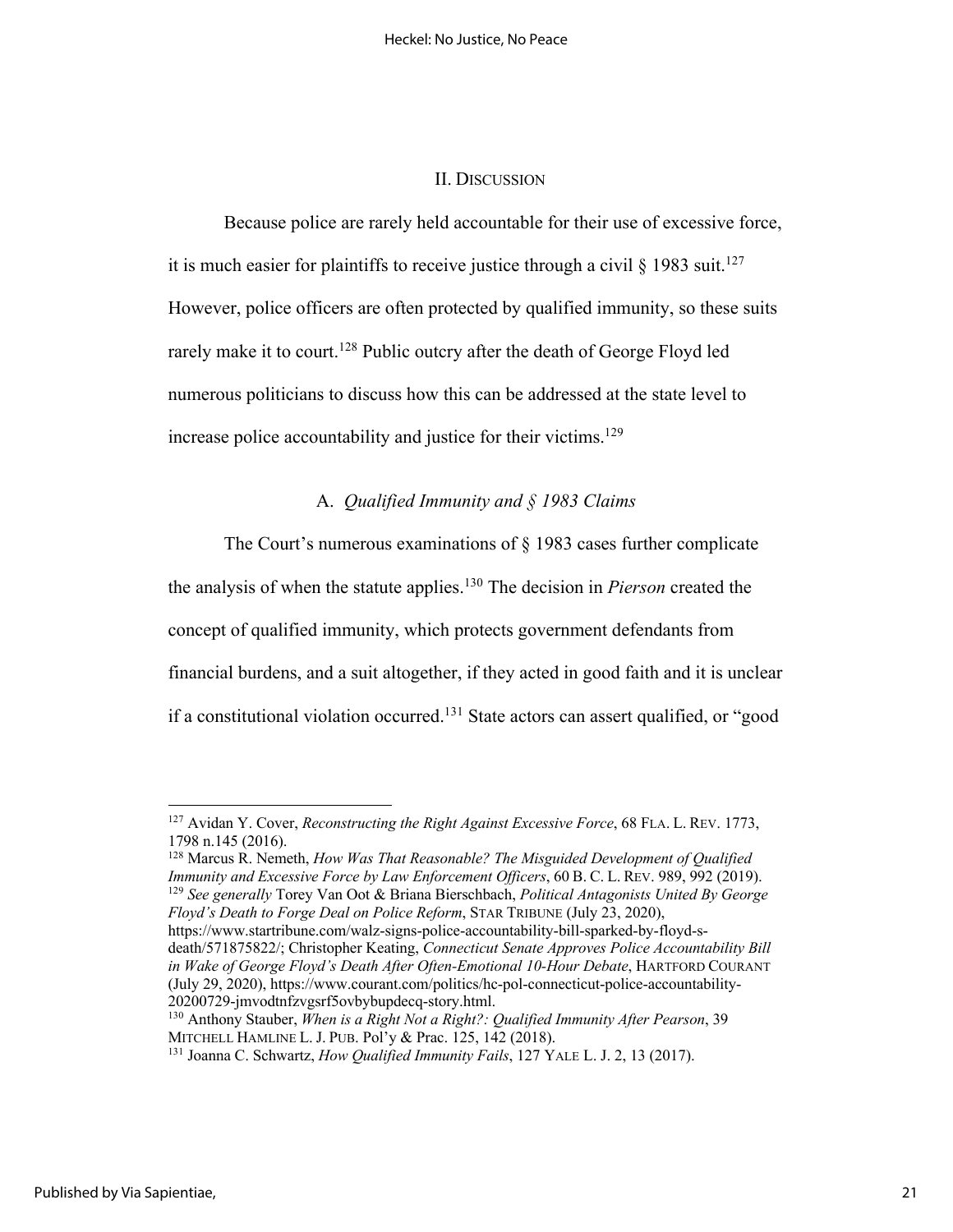faith," immunity when they are being sued for violating constitutional rights.<sup>132</sup> Qualified immunity applies in all situations where the official operated "under the color of law", unless (1) the official violated the plaintiff's constitutional rights, and (2) the right the official violated was clearly established.133 If both prongs of this test are satisfied, then the official is not protected by qualified immunity and can be sued in their individual capacity.<sup>134</sup> The order in which these questions must be answered, however, has wavered over time.<sup>135</sup>

The Supreme Court initially held in *Saucier v. Katz* that, in qualified immunity cases, a court must first determine whether a defendant violated a plaintiff's constitutional rights before determining whether they were working "under the color of law."136 This allowed courts to elaborate on the constitutional question at hand.137 A few years later, however, in *Pearson v. Callahan*, the Court reversed, holding that the *Saucier* process was not mandatory and that courts could examine the elements of a  $\S$  1983 claim in the order they preferred.<sup>138</sup> Justice Alito said the *Saucier* process, which required a court to do both if one element would not be met, was overly burdensome.139 The decision in *Callahan*

<sup>132</sup> Michael Silverstein, *Rebalancing Harlow: A New Approach to Qualified Immunity in the Fourth Amendment*, 68 CASE W. RES. L. REV. 495, 500 (2017).

<sup>133</sup> *Id.* at 499-500; *Harlow v. Fitzgerald*, 457 U.S. 800, 818 (1982).

<sup>134</sup> *Harlow*, 457 U.S. at 818-9.

<sup>135</sup> *See Saucier v. Katz,* 533 U.S. 194, 201 (2001); *Pearson v. Callahan*, 555 U.S. 223, 236 (2009). [hereinafter *Callahan*].

<sup>136</sup> *Saucier*, 533 U.S. at 201.

<sup>137</sup> *Id*. 138 *Callahan*, 555 U.S. at 236.

<sup>139</sup> *Id*.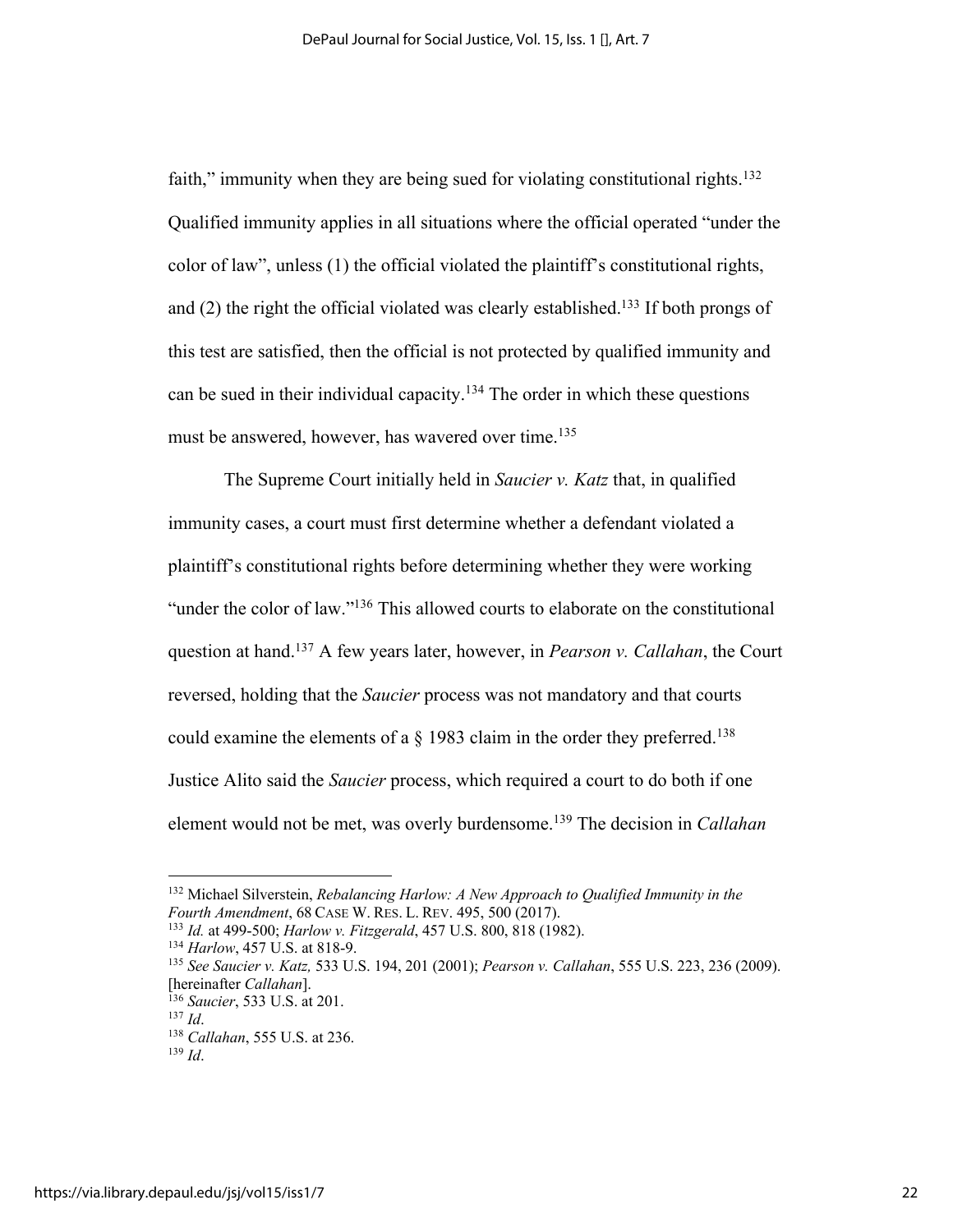provided courts with the discretion to dismiss a claim if the right was not clearly established.140

As a result, the *Callahan* decision created a dramatic hindrance for future  $§$  1983 claims.<sup>141</sup> The judicial system is failing in its notice-giving function by allowing courts to dismiss cases involving qualified immunity without determining whether a constitutional right even exists.<sup>142</sup> The "clearly established" prong of qualified immunity is supposed to protect officers from punishment for an act they did not realize was unconstitutional.<sup>143</sup> By providing other courts with discretion to not rule on constitutional questions, the Court is, in essence, allowing unconstitutional behavior to continue unnoticed.<sup>144</sup>

The Court made an example from *Screws* of an officer enforcing an unconstitutional statute. <sup>145</sup> That officer only knew his enforcement was a violation of the First Amendment because a court had already determined it to be.<sup>146</sup> For an officer to not receive qualified immunity, that officer must have notice of the constitutional violation.147 If a case is dismissed before the court addresses the alleged constitutional violation, there is a possibility that a violation existed but

<sup>140</sup> *Id*.; Colin Rolfs, *Qualified Immunity After Pearson v. Callahan*, 59 UCLA L. REV. 468, 473 (2011).

<sup>141</sup> Jack M. Beermann*, Qualified Immunity and Constitutional Avoidance*, 2009 SUP. CT. REV. 139, 141 (2009).

<sup>142</sup> Stauber, *supra* note 130, at 143.

<sup>143</sup> *Id*. at 142.

<sup>144</sup> *Id*.; Beermann, *supra* note 141, at 141.

<sup>145</sup> *Screws*, 325 U.S. at 104.

<sup>146</sup> *Id*.

<sup>147</sup> Beermann, *supra* note 141, at 141.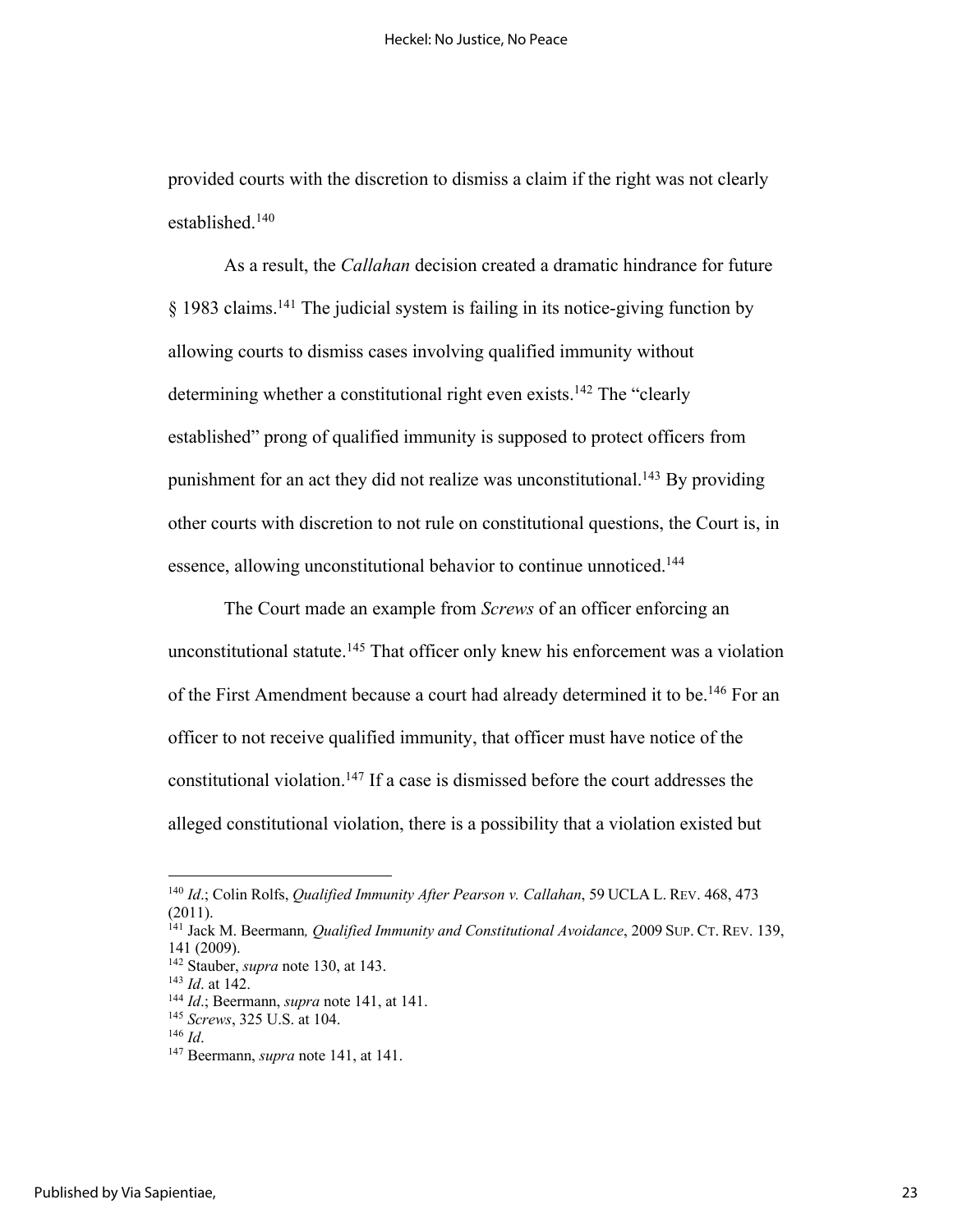was not yet addressed by the courts.<sup>148</sup> While the case would fail because the right was not yet established, the right would *continue* to remain unestablished, making future claims for the same officer action unsuccessful.<sup>149</sup>

A further issue with determining what constitutes a "well-established" constitutional violation depends upon *when* that law was considered wellestablished. While many scholars assume well-established law is recognized in contemporary law and equity principles,<sup>150</sup> the Supreme Court instead looks to traditional common law, meaning the law that was well established in 1871 when § 1983 was enacted.<sup>151</sup>

These issues are only the tip of the iceberg regarding the complexity of qualified immunity jurisprudence.152 However, they illustrate the difficulties in bringing forward a § 1983 case that can successfully make it to trial, let alone prevail before a judge or jury.

# B. *Police Reform after the Killing of George Floyd*

<sup>148</sup> *Id*.

<sup>149</sup> *Id*.

<sup>150</sup> Jack M. Beermann, *A Critical Approach to Section 1983 with Special Attention to Sources of Law*, 42 STAN. L. REV. 51, 53 (1989).

<sup>151</sup> *Buckley v. Fitzsimmons*, 509 U.S. 259, 268 (1993)(*quoting Pierson v. Ray*, 386 U.S. 547, 554 (1967)); William Baude, *Is Qualified Immunity Unlawful?*, 106 Cal. L. Rev. 45, 54 (2018). (It is worth noting that there is debate about the appropriateness of this citation, though it is considered the Court's current understanding).

<sup>152</sup> *See generally* Mark R. Brown, *The Fall and Rise of Qualified Immunity: From Hope to Harris*, 9 NEV. L. J. 185 (2008) (describing the evolution of the relationship between qualified immunity and interlocutory appeals); Silverstein, *supra* note 132 (examining qualified immunity after the Court removed the subjective prong to its former two-pronged test).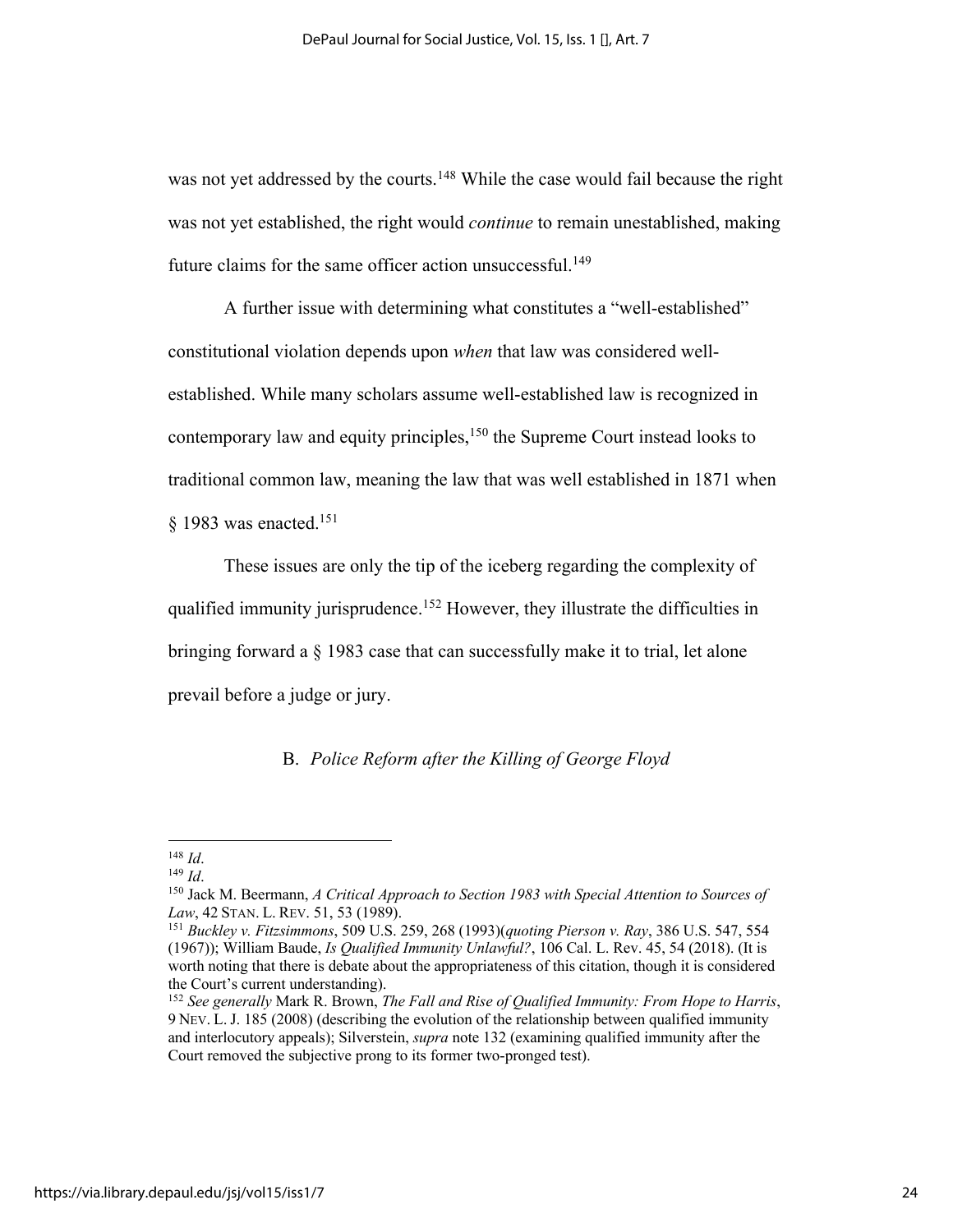Because politicians and activists knew that the system heavily favors police officers, they used the momentum after Floyd's death as an attempt to provoke reform. Officer Derek Chauvin was charged with unintentional seconddegree murder, third-degree murder, and second-degree manslaughter in April 2021.153 The city of Minneapolis awaited the verdict with bated breath and prepared for possible protests by calling in thousands of National Guard members and a heavy military presence.<sup>154</sup> Many worried that "the city [would] burn" if Chauvin was acquitted.155 Tensions heightened after another Black man, Daunte Wright, was killed during a traffic stop in a Minneapolis suburb only a week prior to the end of Chauvin's trial. <sup>156</sup> People celebrated in the streets as each guilty verdict was read, chanting, "All three counts! All three counts!"157 While people celebrated the verdict across the country, many also recognized the continued need for change and reform to prevent future police killings.<sup>158</sup>

i. *Minor and Possible Changes*

<sup>153</sup> Laurel Wamsley, *Derek Chauvin Found Guilty of George Floyd's Murder*, NPR (Apr. 20, 2021), https://www.npr.org/sections/trial-over-killing-of-george-

floyd/2021/04/20/987777911/court-says-jury-has-reached-verdict-in-derek-chauvins-murder-trial. <sup>154</sup> Janelle Griffith and Deon J. Hampton, *Derek Chauvin Trial: Minneapolis and a Nation Anxiously Await Verdict*, NBC NEWS (Apr. 20, 2021), https://www.nbcnews.com/news/usnews/derek-chauvin-trial-minneapolis-nation-anxiously-await-verdict-n1264582. <sup>155</sup> *Id*.

<sup>156</sup> Becky Sullivan, *Protests Grow in Minnesota and Around U.S. Over Death of Daunte Wright*, MPR NEWS (Apr. 13, 2021), https://www.mprnews.org/story/2021/04/13/npr-protests-grow-inminnesota-and-around-u-s-over-death-of-daunte-wright.

<sup>157</sup> Shaila Dewan and Julie Bosman, *'We Matter': A Moment of Catharsis After the Derek Chauvin Verdict*, NEW YORK TIMES (Apr. 20, 2021), https://www.nytimes.com/2021/04/20/us/verdictreaction-chauvin-trial.html.

<sup>158</sup> *Id*.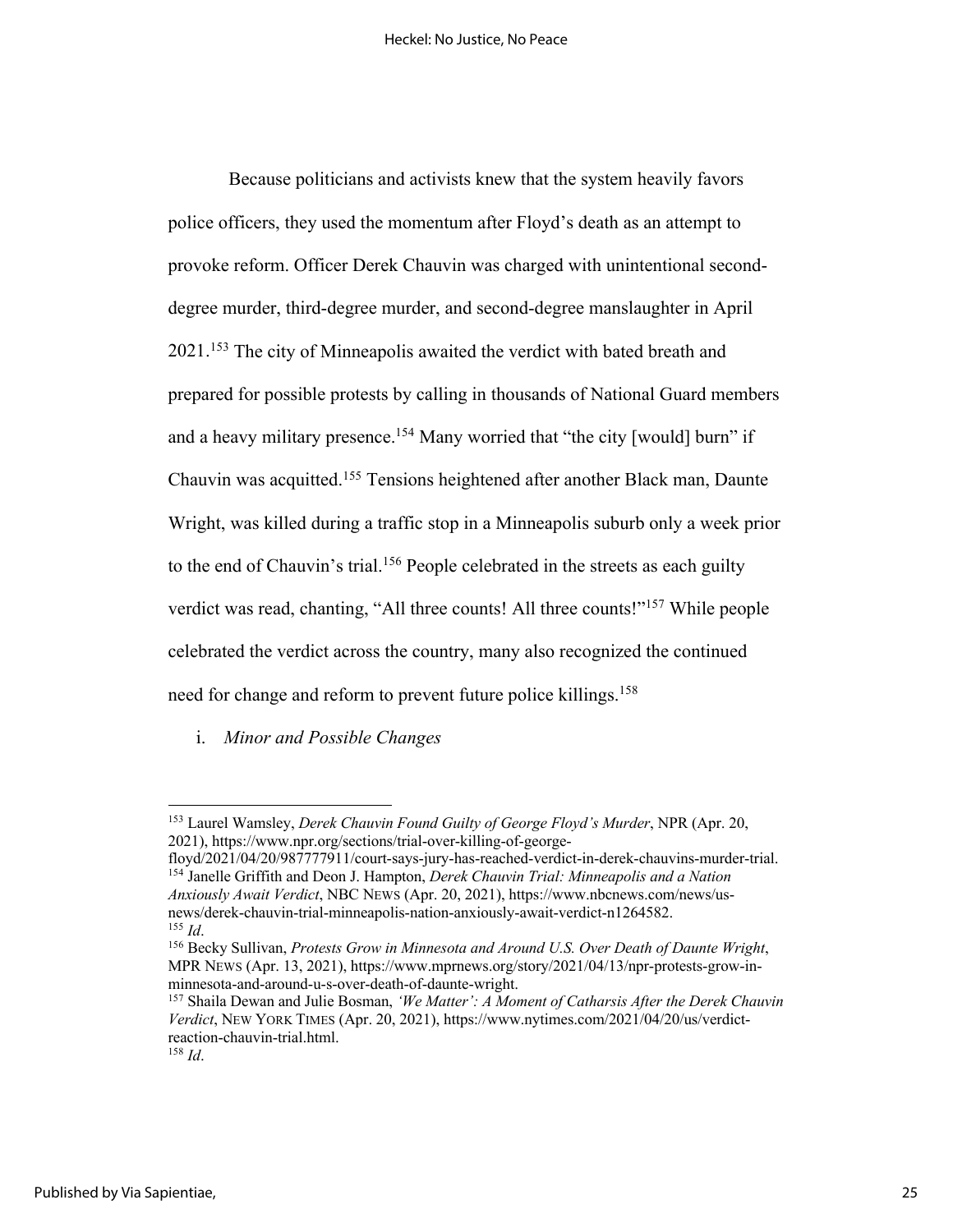Less than two weeks after George Floyd's death, Karen Bass, a House Representative from California, introduced H.R. 7120, the George Floyd Justice in Policing Act of 2020, into Congress. <sup>159</sup> The Act has passed in the House, but has yet to be voted on in the Senate.<sup>160</sup> If passed, the Bill will lower the criminal intent standard from "willful" to "knowing or reckless," limit qualified immunity, and authorize the Department of Justice to issue subpoenas in investigations of police departments for patterns or practices of discrimination.161 However, the Bill has been stalled by a bipartisan Senate negotiations team with no future discussions in the works. 162

Between May 25, 2020 and May 21, 2021, 25 state governments enacted legislation regarding police use of force; policy duty for officers to intervene, report, or render medical aid in instances of police misconduct; or policies relating to law enforcement misconduct reporting and decertification.<sup>163</sup> In addition, numerous states, cities, and governors have reduced police usage of chokeholds and tasers, increased body camera usage, and required transparency

<sup>159</sup> George Floyd Justice in Policing Act of 2020, H.R. 7120, 116th Cong. (2020).

<sup>&</sup>lt;sup>160</sup> *Id.*; George Floyd Justice in Policing Act of 2021, H.R. 1280, 117<sup>th</sup> Cong. (2021). <sup>161</sup> *Id*.

<sup>162</sup> Stacy M. Brown, *Senators Fail to Reach Deal on George Floyd Justice in Policing Act*, MINNESOTA SPOKESMAN RECORDER (Sept. 23, 2021), https://spokesman-

recorder.com/2021/09/23/senators-fail-to-reach-deal-on-george-floyd-justice-in-policing-act/. <sup>163</sup> Ram Subramanian and Leily Arzy, *State Policing Reforms Since George Floyd's Murder*, BRENNAN CENTER FOR JUSTICE (May 21, 2021), https://www.brennancenter.org/ourwork/research-reports/state-policing-reforms-george-floyds-murder.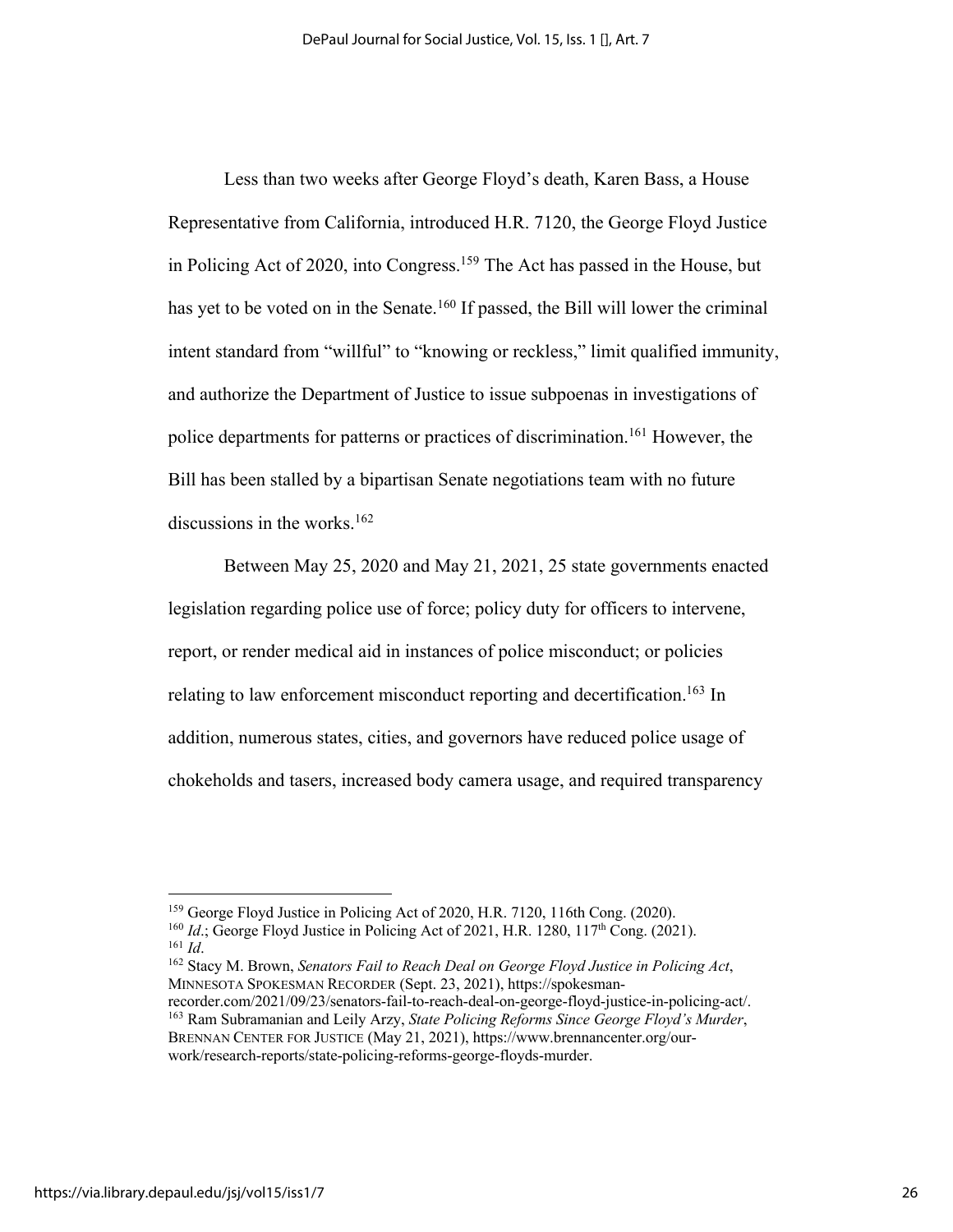between police and the government.<sup>164</sup>

ii. *The Enhance Law Enforcement Integrity Act of Colorado*

On June 13, 2020, the Colorado General Assembly passed a

groundbreaking police reform bill: S.B. 217.165 This Act, known as the Enhance Law Enforcement Integrity Act, increases body camera usage, bans chokeholds, requires officers to intervene when other officers are using excessive force, and more.<sup>166</sup> S.B. 217 is unique because it is the first piece of state legislation that enables civilians to sue officers under state law – essentially making it a state version of  $\S 1983$ .<sup>167</sup> The legislation explicitly states that "[q]ualified immunity is not a defense to liability pursuant to this section."<sup>168</sup> It also caps personal liability for police at \$25,000, making it an easier pill for Colorado police to swallow.<sup>169</sup> The law does not take effect until July 1,  $2023$ .<sup>170</sup>

## III. ANALYSIS

<sup>165</sup> S.B.20-217, 72nd Gen. Assemb., Reg. Sess. (Colo. 2020); Russell Berman, *The State Where Protests Have Already Forced Major Police Reform*, ATLANTIC (Jul. 17, 2020), https://www.theatlantic.com/politics/archive/2020/07/police-reform-law-colorado/614269/.

<sup>166</sup> S.B.20-217, 72nd Gen. Assemb., Reg. Sess. (Colo. 2020); Saja Hindi, *Here's What Colorado's Police Reform Bill Does*, DENVER POST (Jun. 13, 2020),

<sup>164</sup> Orion Rummier, *The Major Police Reforms Enacted Since George Floyd's Death*, AXIOS (updated Oct. 1, 2020), https://www.axios.com/police-reform-george-floyd-protest-2150b2dda6dc-4a0c-a1fb-62c2e999a03a.html.

https://www.denverpost.com/2020/06/13/colorado-police-accountability-reform-bill/. <sup>167</sup> Berman, *supra* note 165.

<sup>168</sup> S.B.20-217 § 13-21-131(2)(b), 72nd Gen. Assemb., Reg. Sess. (Colo. 2020).

<sup>169</sup> S.B.20-217 § 13-21-131(4), 72nd Gen. Assemb., Reg. Sess. (Colo. 2020).

<sup>170</sup> S.B.20-217, 72nd Gen. Assemb., Reg. Sess. (Colo. 2020); *Enhance Law Enforcement Integrity*, COLORADO GENERAL ASSEMBLY, https://leg.colorado.gov/bills/sb20-217 (last visited Dec. 3, 2020).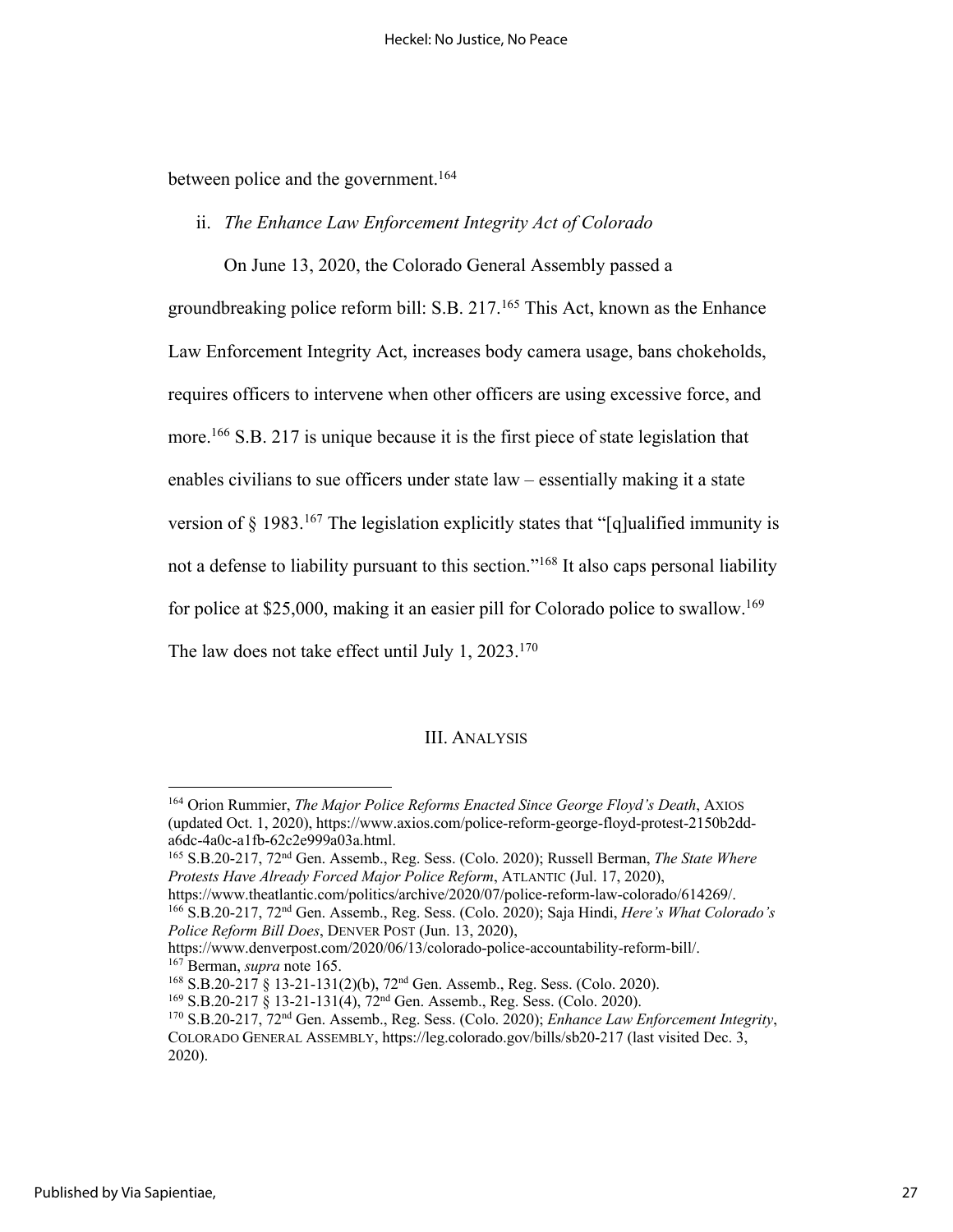Colorado's S.B. 217 is leading the way in police reform legislation by forming a state alternative to  $\S$  1983<sup>171</sup> and removing the complications of qualified immunity.<sup>172</sup> Through S.B. 217, Colorado's citizens will have the ability to sue police officers in Colorado state court for violating the rights granted to them by the Colorado Constitution, the same way § 1983 allows U.S. citizens to sue police officers in federal court for violating the rights granted to them by the U.S. Constitution.<sup>173</sup> Because S.B. 217 has yet to take effect, it is unclear how this legislation will impact individuals who have had their rights violated by a government officer.174 However, S.B. 217's state alternative is a necessary step toward protecting Colorado's citizens and other states should quickly follow suit. The legislature created § 1983 in response to Black Americans being killed extrajudicially, and S.B. 217 was created for the same purpose over 200 years later.175 Further, state constitutions can protect Americans in other ways, as state constitutions can protect rights beyond what the federal Constitution requires. 176 Other states across the country should evaluate how their own legislatures can pioneer a form of justice that the federal judicial system simply cannot provide.

<sup>171</sup> Berman, *supra* note 165.

<sup>172</sup> *Id*.; S.B.20-217 § 13-21-131(2)(b), 72nd Gen. Assemb., Reg. Sess. (Colo. 2020).

<sup>173</sup> Berman, *supra* note 165.

<sup>174</sup> *Id*.

<sup>175</sup> *Id*.; Cresswell, *supra* note 49.

<sup>176</sup> Jodi A. Jerich, *Considerations of the Arizona Legislature: The Effects of State Constitutionalism*, 35-DEC ARIZ. ATT'Y 30, 31 (1998) ("Additionally, some state declarations of rights include protections that have no explicit federal companion.").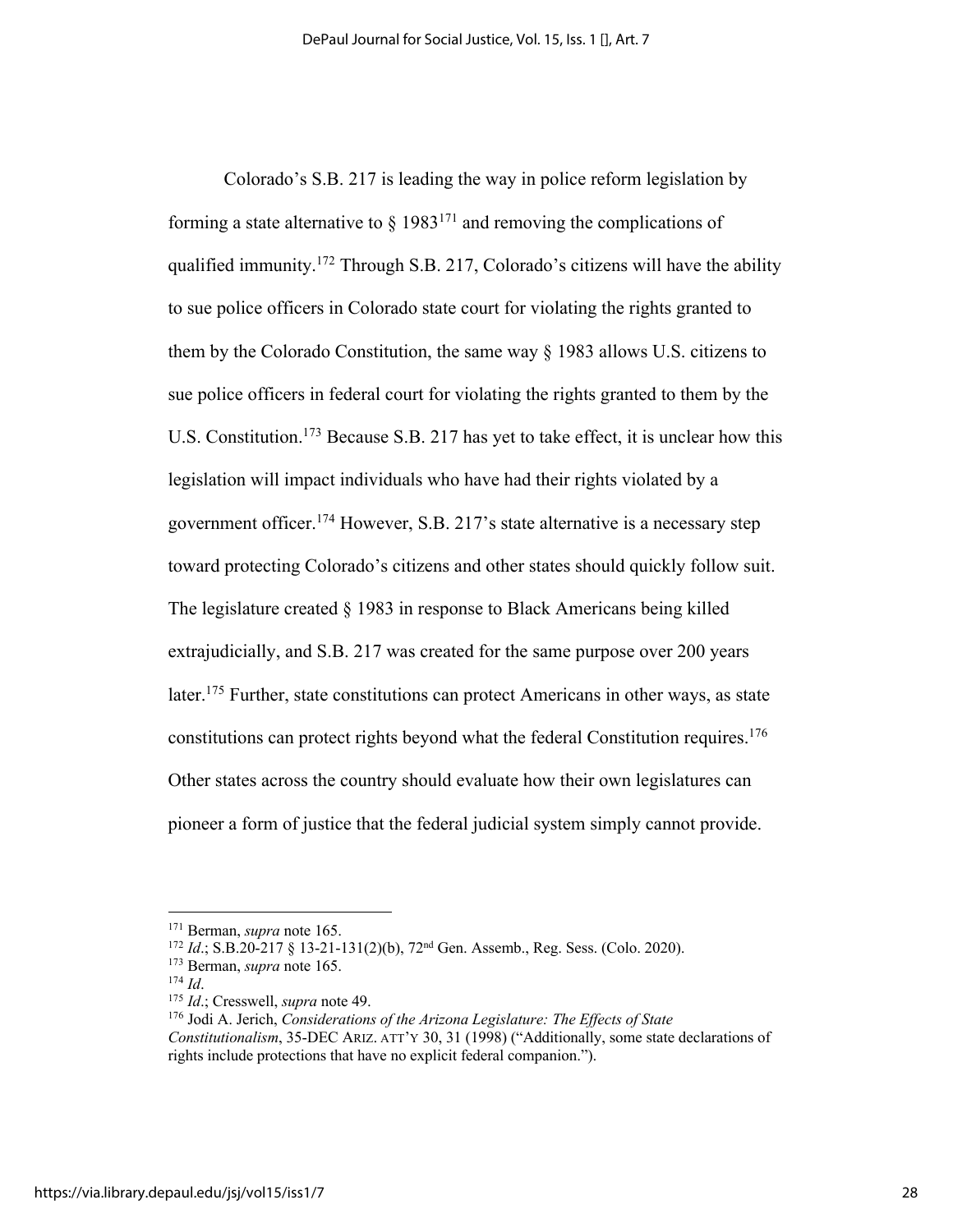## A. *History Guides the Future*

The history behind § 1983's creation indicates that its purpose is to further racial justice.<sup>177</sup> Black Americans in the Reconstruction era were denied their newly found constitutional rights, and they had no redress available to them.<sup>178</sup> The South's lack of response to the rise of the Ku Klux Klan and its violence lead directly to the creation of  $\S 1983$ .<sup>179</sup> Labelled as one of the Enforcement Acts, the Klan Act was created to promote and ensure equal protection for all Americans.<sup>180</sup> Congress created § 1983 as a response to states failing to protect their own citizens.<sup>181</sup> Although  $\frac{1}{2}$  1983 did not grant any new rights to Americans, it does provid Americans with the ability to bring claims in court when state actors violated their rights.182

The relationship between Black Americans and the federal government during the Reconstruction era is paralleled today.<sup>183</sup> Two-thirds of Black Americans do not trust the police to treat them equally to white Americans. Considering that police kill Black men and boys at almost two and a half times

<sup>177</sup> Rosen, *supra* note 22, at 182; Cresswell, *supra* note 49.

<sup>178</sup> Rosen, *supra* note 24, at 126.

<sup>179</sup> Cresswell, *supra* note 49.

<sup>180</sup> *Monroe*, 81 S. Ct. at 475 (1961) (citing Cong. Globe, 42d Cong., 1st Sess., App. 68, 80, 83– 85).

<sup>181</sup> Nahmod, *supra* note 54, at 1020.

<sup>182</sup> *Monroe*, 81 S. Ct. 73, 476 (1961); Nahmod, *supra* note 54, at 1020.

<sup>183</sup> Henry Louis Gates Jr., *How Reconstruction Still Shapes American Racism*, TIME (Apr. 2,

<sup>2019),</sup> https://time.com/5562869/reconstruction-history/.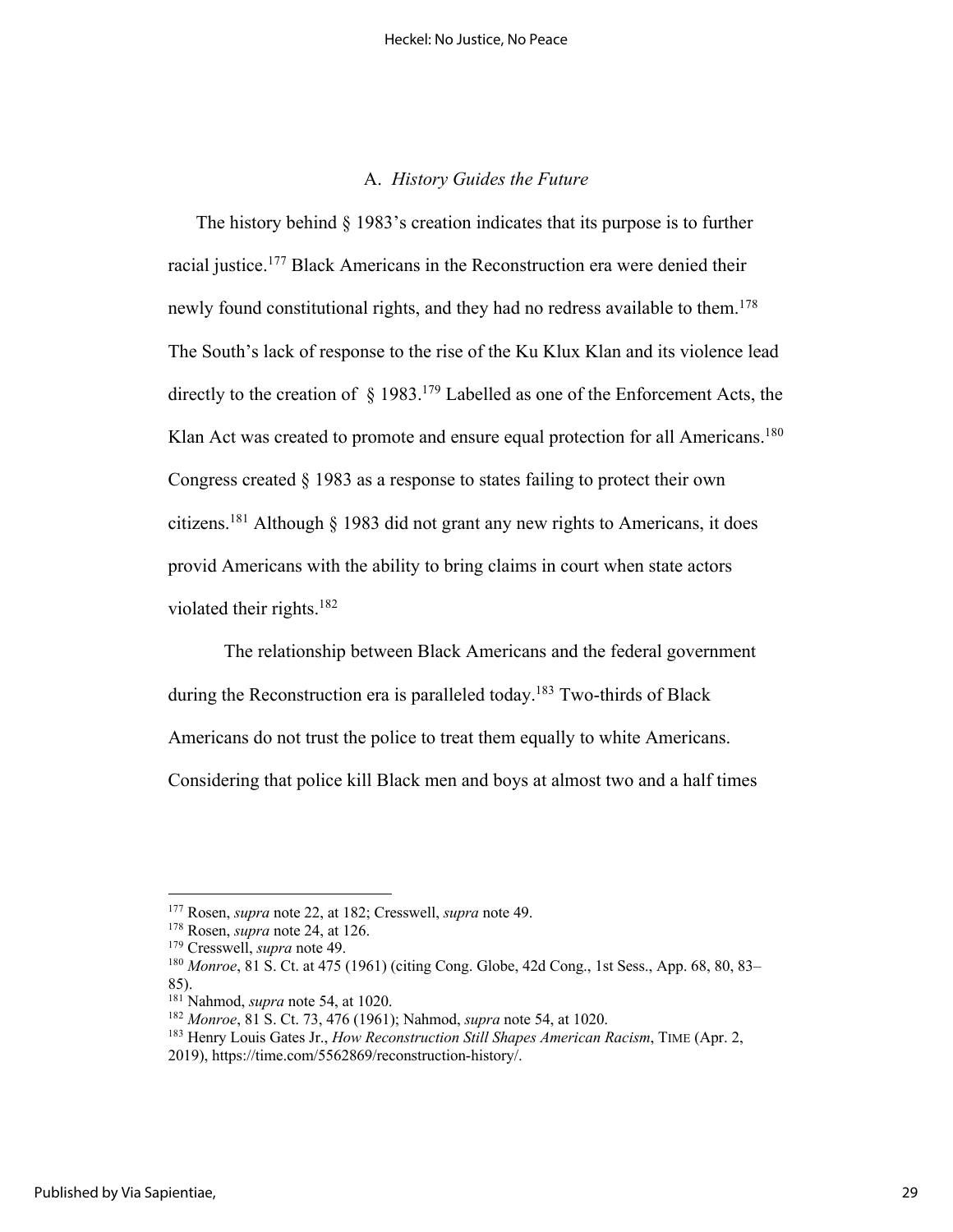the rate at which they kill white men and boys, that is understandable.<sup>184</sup> Furthermore, when these deaths occur, prosecutors very rarely bring charges against the perpetrators.<sup>185</sup> During the Reconstruction era, states did not protect the rights of Black Americans, so the federal government had to create an alternative route for justice. Now, over 200 years later, the federal government's option of § 1983 is no longer effective due to the complications of qualified immunity. Therefore, it is time for the states to create their own routes for justice.

# B. *Embracing the Constitutional Floor*

States have started to recognize that they have a greater influence on

police reform than the federal government does, as shown by the number of bills introduced following the mass racial justice protests of 2020.186 A federal attempt at solving a local issue,  $\S$  1983 is unique.<sup>187</sup> Police departments are often run by cities or municipalities with little federal oversight.<sup>188</sup> Why, then, do the courts

<sup>184</sup> Laura Santhanam, *Two-Thirds of Black Americans Don't' Trust the Police to Treat Them Equally. Most White Americans Do*, PBS (Jun. 5, 2020),

https://www.pbs.org/newshour/politics/two-thirds-of-black-americans-dont-trust-the-police-totreat-them-equally-most-white-americans-do.

<sup>185</sup> Madison Park, *Police Shootings: Trials, Convictions are Rare for Officers*, CNN (Oct. 3, 2018), https://www.cnn.com/2017/05/18/us/police-involved-shooting-cases/index.html ("One researcher reported that there are about 1,000 police shootings each year in the United States. Between 2005 and April 2017, 80 officers had been arrested on murder or manslaughter charges for on-duty shootings.").

<sup>186</sup> *See* Sarah A. Seo & Daniel Richman, *Police Reform Won't Work Unless It Involves Federal and State Governments*, WASH. POST (Jul. 7, 2020),

https://www.washingtonpost.com/outlook/2020/07/07/police-reform-wont-work-unless-itinvolves-federal-state-governments/.

<sup>187</sup> Parsons, *supra* note 26, at 232.

<sup>188</sup> Gary Potter, *The Organizing of Policing*, E. KENT. U. POLICE STUDIES ONLINE (May 28, 2013), https://plsonline.eku.edu/insidelook/organization-policing.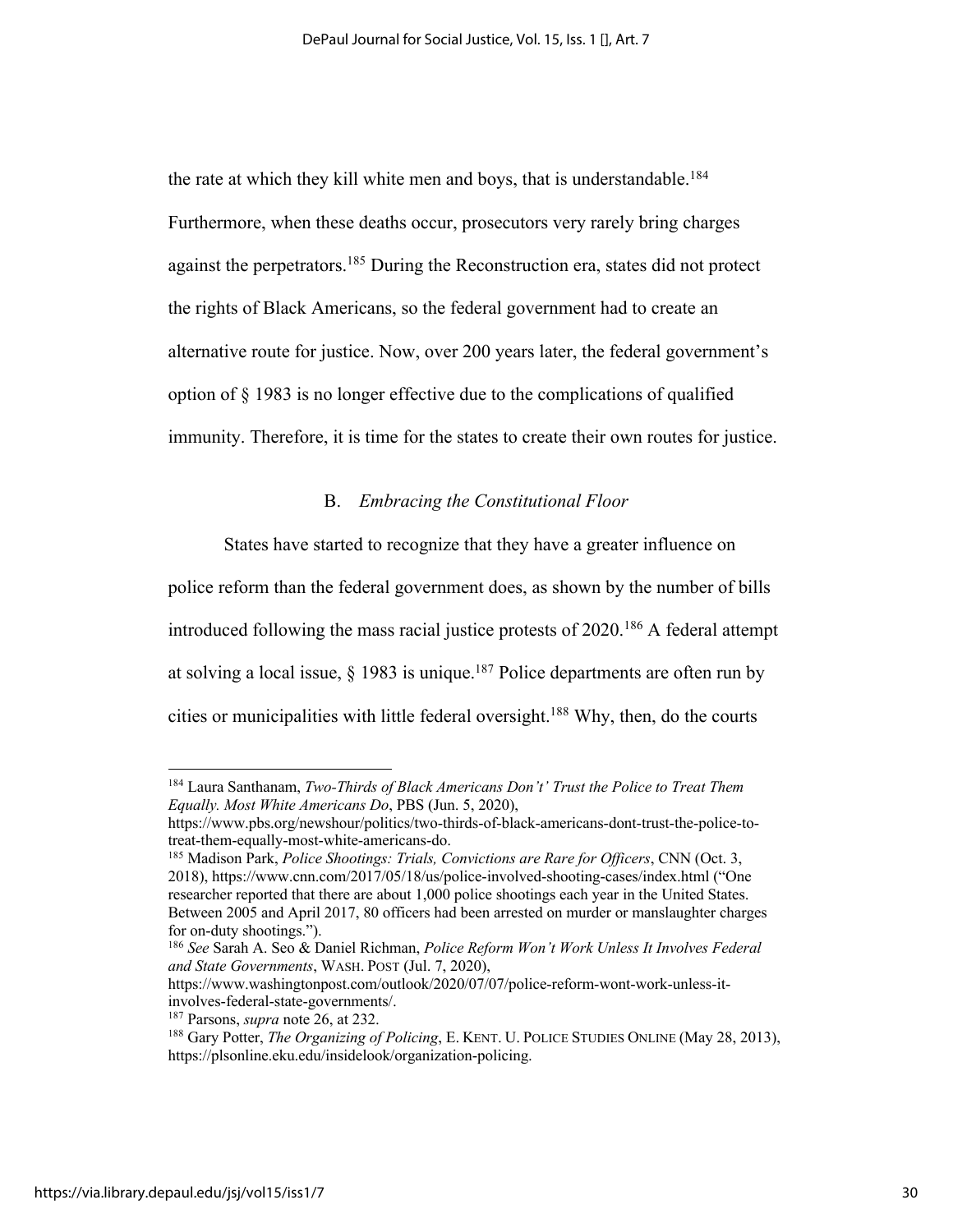rely on federal law to bring relief when a state official violates one's constitutional rights?189 It seems more logical to look to the states' constitutions rather than to the federal Constitution.

It is fairly well established in American constitutional law that the federal Constitution and its interpretations by the Supreme Court are a "floor" for personal liberties and that states cannot go beneath that floor in their own legislations or constitutions.<sup>190</sup> However, state constitutions can raise protections well above the federal Constitution's floor. <sup>191</sup> Therefore, a claim under a state version of § 1983 would grant a state's citizens more protection than a § 1983 claim could in federal court. This approach is seen as somewhat controversial, particularly when the state constitution's provisions are similar to that of the federal Constitution's provisions.<sup>192</sup> State constitutional interpretation, however, is drastically different than federal Constitutional interpretation, if only due to the ease of amending and revising state constitutions.<sup>193</sup> State constitutions cover a larger number of topics, including more "policy-oriented" matters like education

<sup>189</sup> Seo & Richman, *supra* note 186.

<sup>190</sup> Marc L. Miller & Ronald F Wright, *Leaky Floors: State Law Below Federal Constitutional Limits*, 50 ARIZ. L. REV. 227, 227 (2008) (though this article argues that there are statutes in Arizona that go below the federal Constitutional limit, it still examines the legal understanding of the Supremacy Clause and its effects on state constitutions).

<sup>191</sup> *See e.g.,* Minnesota v. Hershberger, 444 N.W.2d 282 (Minn. 1989) (in which the Supreme Court of Minnesota determined that the Minnesota constitution's protection of the freedom of religion surpassed that of the federal Constitution).

<sup>192</sup> Scott L. Kafker, *America's Other Constitutions: Book Review of the Law of American State Constitutions*, 45 NEW ENG. L. REV. 835, 842 (2011).

<sup>193</sup> Kafker, *supra* note 192, at 852.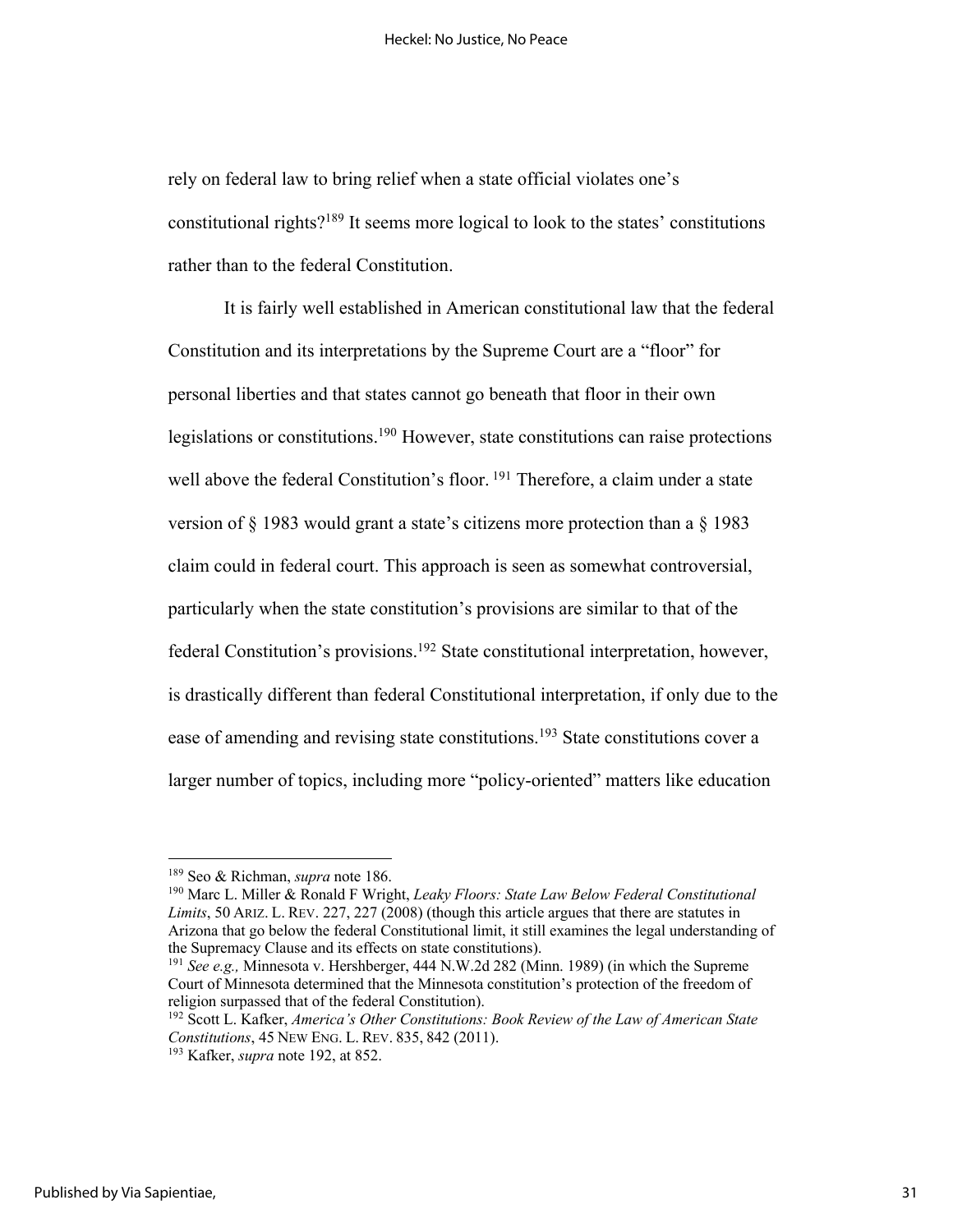and the environment, and are overall more "democratic" in their creations.<sup>194</sup> These differences between state and federal Constitutional interpretations have led to an increased variance of state constitutional interpretations across the country, particularly in criminal law.195

The numerous protests after George Floyd's killing proved that a large portion of the population is advocating for police reform.<sup>196</sup> Although  $\S$  1983 was once the main piece of legislation behind civil cases against police officers, it is now unable to effectively grant justice due to the increasing complexities of its interpretation in federal courts. The Colorado General Assembly determined that § 1983 no longer guaranteed sufficient protection for Coloradoans, so it decided to give its constituents the ability to bring civil charges in state court without the qualified immunity defense.<sup>197</sup> If more states choose to follow suit and create their own forms of  $\S$  1983, state legislatures will be able to ensure their constituents are protected to the fullest extent of their state constitutions, which may be in excess of the federal Constitution can provide. <sup>198</sup> The guarantees of the Fourteenth Amendment are broad enough to force state courts to interpret what particular

<sup>194</sup> *Id*. at 839.

<sup>195</sup> Shirley S. Abrahamson, *Criminal Law and State Constitutions: The Emergence of State Constitutional Law*, 63 TEX. L. REV. 1141, 1156 (1985).

<sup>196</sup> Steve Crabtree, *Most Americans Say Policing Needs 'Major Changes'*, GALLUP (Jul. 22, 2020), https://news.gallup.com/poll/315962/americans-say-policing-needs-major-changes.aspx. <sup>197</sup> S.B.20-217, 72<sup>nd</sup> Gen. Assemb., Reg. Sess. (Colo. 2020).

<sup>198</sup> Kafker, *supra* note 192, at 842.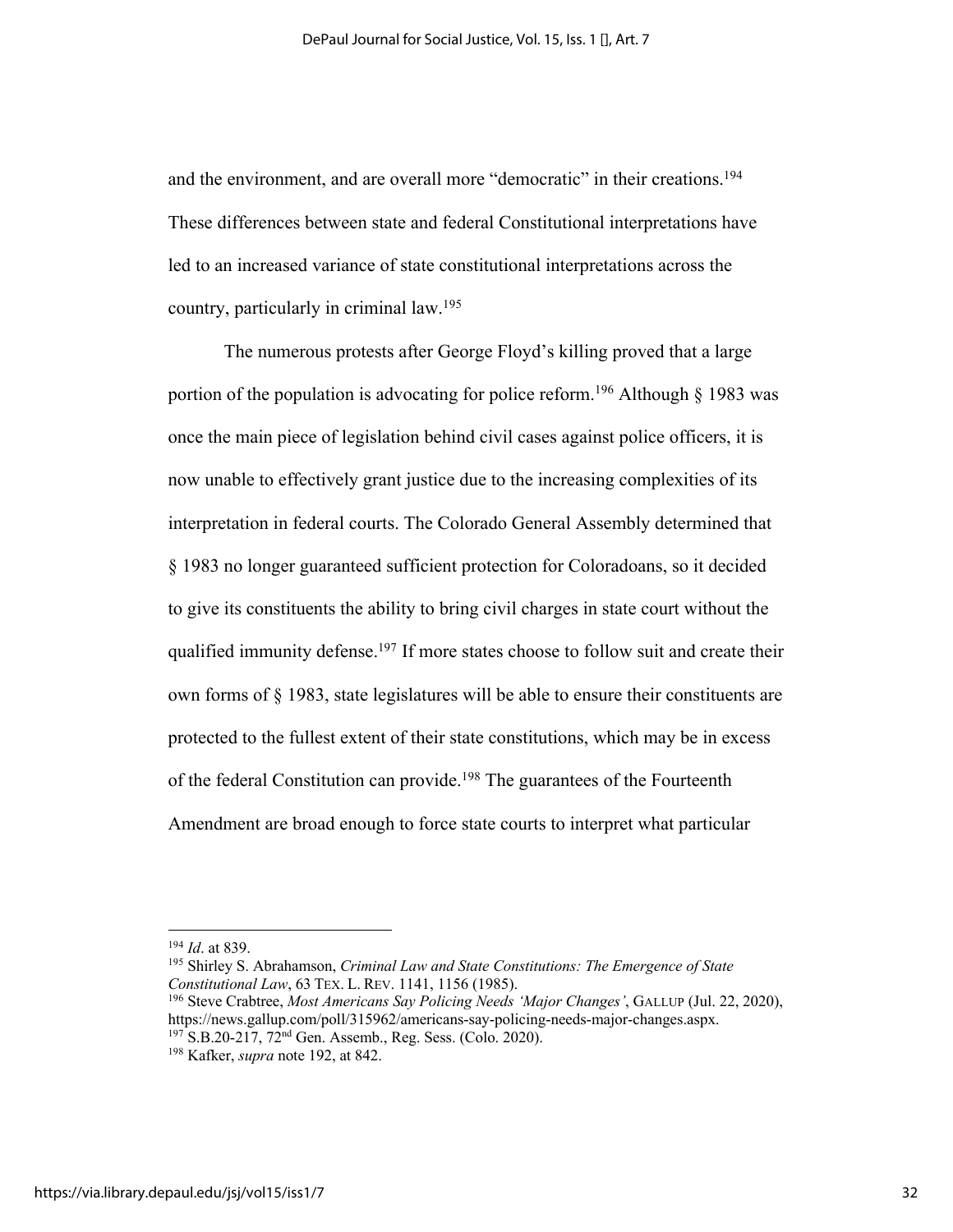rights are covered by it.<sup>199</sup> Similarly, states with stricter, more explicit protections written into their constitutions can use a state version of  $\S$  1983 to enforce these protections rather than needing to rely on the federal Constitution's floor.<sup>200</sup> The federal Constitution and §1983 are no longer sufficiently protecting Black Americans from police.<sup>201</sup> Therefore, it is time states take the same action Congress took in 1871 and pass legislation to enforce the protections granted by their individual state constitutions.

#### IV. CONCLUSION

Congress created § 1983 to protect citizens from having their constitutional rights violated by states that either refused to or were not able to sufficiently protect their citizens. Since its enactment and its implementation as a method for civil suits, § 1983 became the main vehicle for citizens to find justice after experiencing abuse at the hands of government officials. The complexities of the federal system, however, have made  $\S$  1983 an inadequate method for justice because it often prevents claims of constitutional violations from being heard in court. However, federalism allows states to act on their own and within their own

<sup>199</sup> Robert C. Post & Reva B. Siegel, *Equal Protection By Law: Federal Antidiscrimination Legislation After Morrison and Kimel*, 110 YALE L. J. 441, 513 (2000) (explaining how the Court's understanding of the Fourteenth Amendment drastically shifts with the evolving social norms).

<sup>200</sup> Kafker, *supra* note 192, at 842.

<sup>201</sup> *UN Experts Condemn Modern-Day Racial Terror Lynchings in US and Call for Systemic Reform and Justice*, UNITED NATIONS: HUMAN RIGHTS (Jun. 5, 2020),

https://www.ohchr.org/EN/NewsEvents/Pages/DisplayNews.aspx?NewsID=25933.